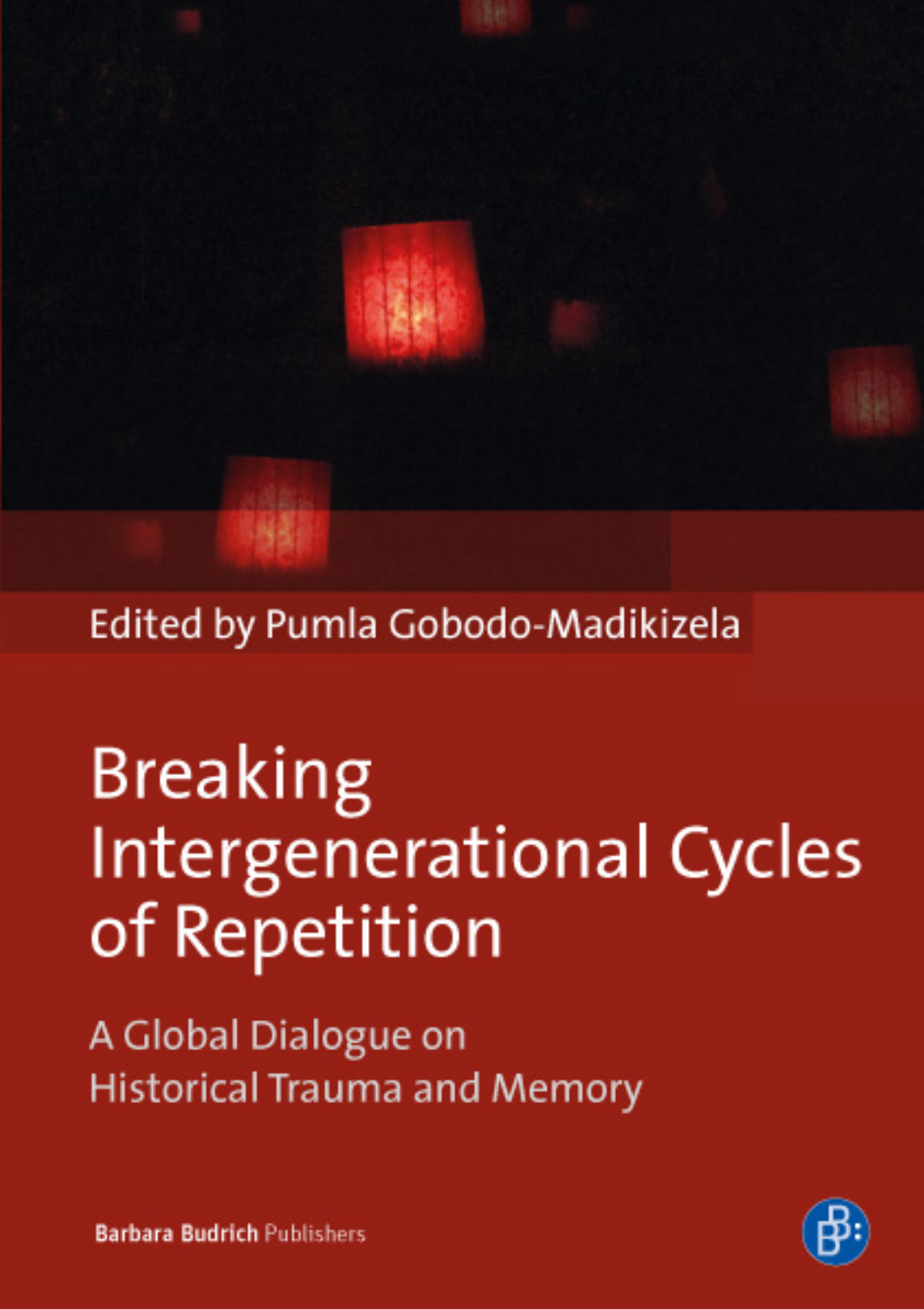Breaking Intergenerational Cycles of Repetition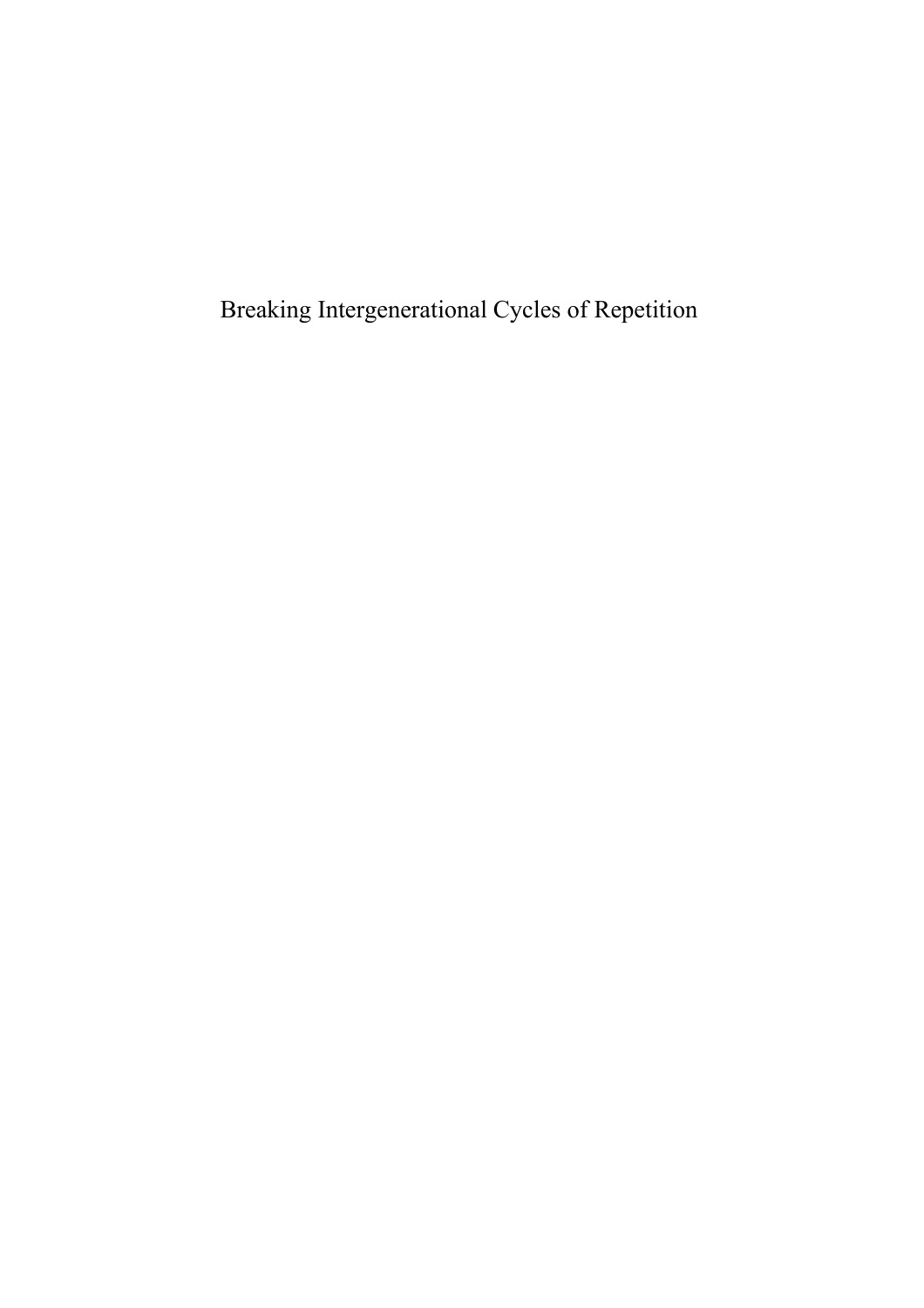Pumla Gobodo-Madikizela (ed.)

# Breaking Intergenerational Cycles of Repetition

A Global Dialogue on Historical Trauma and Memory

Barbara Budrich Publishers Opladen • Berlin • Toronto 2016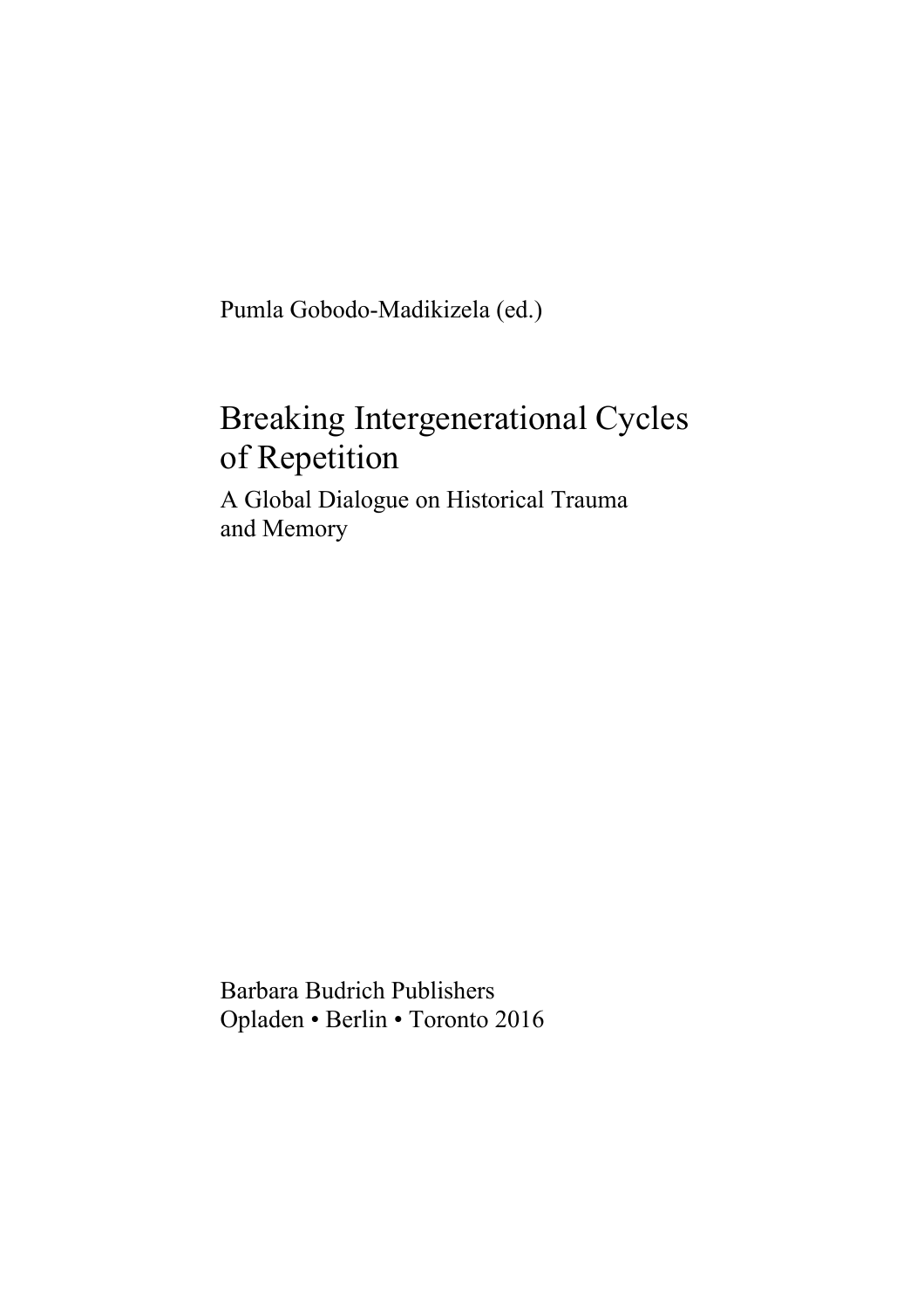All rights reserved. No part of this publication may be reproduced, stored in or introduced into a retrieval system, or transmitted, in any form, or by any means (electronic, mechanical, photocopying, recording or otherwise) without the prior written permission of Barbara Budrich Publishers. Any person who does any unauthorized act in relation to this publication may be liable to criminal prosecution and civil claims for damages.

You must not circulate this book in any other binding or cover and you must impose this same condition on any acquirer.

A CIP catalogue record for this book is available from Die Deutsche Bibliothek (The German Library)

© 2016 by Barbara Budrich Publishers, Opladen, Berlin & Toronto [www.barbara-budrich.net](http://www.barbara-budrich.net) 

> ISBN 978-3-8474-0613-6 **eISBN 978-3-8474-0240-4**

Das Werk einschließlich aller seiner Teile ist urheberrechtlich geschützt. Jede Verwertung außerhalb der engen Grenzen des Urheberrechtsgesetzes ist ohne Zustimmung des Verlages unzulässig und strafbar. Das gilt insbesondere für Vervielfältigungen, Übersetzungen, Mikroverfilmungen und die Einspeicherung und Verarbeitung in elektronischen Systemen.

Die Deutsche Bibliothek – CIP-Einheitsaufnahme Ein Titeldatensatz für die Publikation ist bei der Deutschen Bibliothek erhältlich.

Verlag Barbara Budrich  $\mathbb{B}^3$  Barbara Budrich Publishers Stauffenbergstr. 7. D-51379 Leverkusen Opladen, Germany

86 Delma Drive. Toronto, ON M8W 4P6 Canada [www.barbara-budrich.net](http://www.barbara-budrich.net) 

Jacket illustration by disegno, Wuppertal, Germany – [www.disenjo.de](http://www.disenjo.de)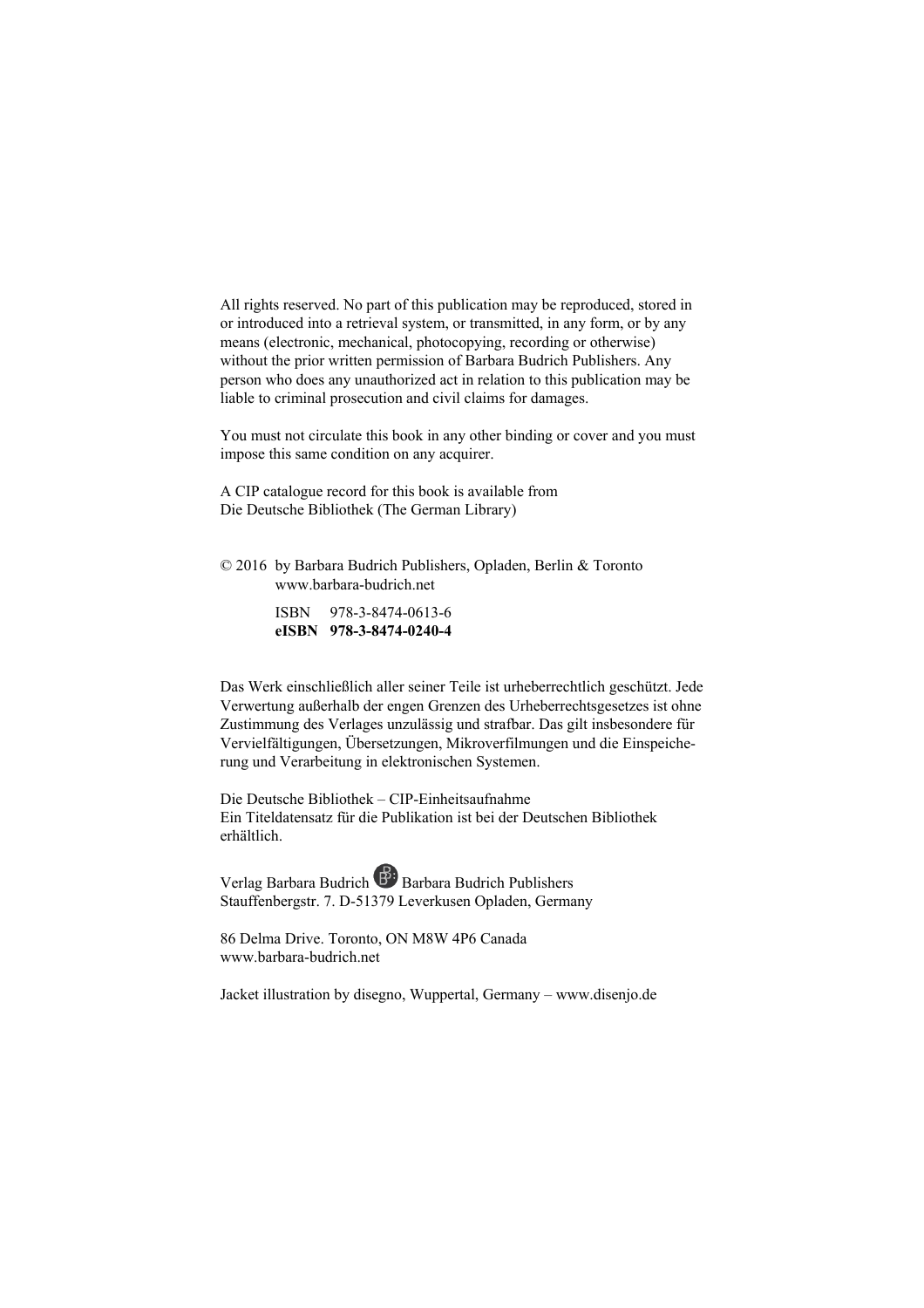### **Contents**

| Foreword<br>Reconciliation without Magic: Preface Honouring Nelson Mandela XI<br>Donna Orange<br>Training and Supervising Analyst, New York University                                                                                                                                        |
|-----------------------------------------------------------------------------------------------------------------------------------------------------------------------------------------------------------------------------------------------------------------------------------------------|
| Introduction<br>Pumla Gobodo-Madikizela<br>University of the Free State                                                                                                                                                                                                                       |
| <b>Chapter 1</b><br>Disrupting the Intergenerational Transmission of Trauma:<br>Jeffrey Prager<br>University of California, Los Angeles                                                                                                                                                       |
| <b>Chapter 2</b><br>Rethinking Remorse: The Problem of the Banality of Full Disclosure in<br>Juliet Brough Rogers<br>University of Melbourne                                                                                                                                                  |
| <b>Chapter 3</b><br>AJ Barnard-Naudé<br>University of Cape Town                                                                                                                                                                                                                               |
| <b>Chapter 4</b><br>"Moving Beyond Violence:" What We Learn from Two Former<br>Combatants about the Transition from Aggression to Recognition 71<br>Jessica Benjamin<br>Psychoanalyst and Clinical Professor, New York University Postdoctoral<br>Program in Psychotherapy and Psychoanalysis |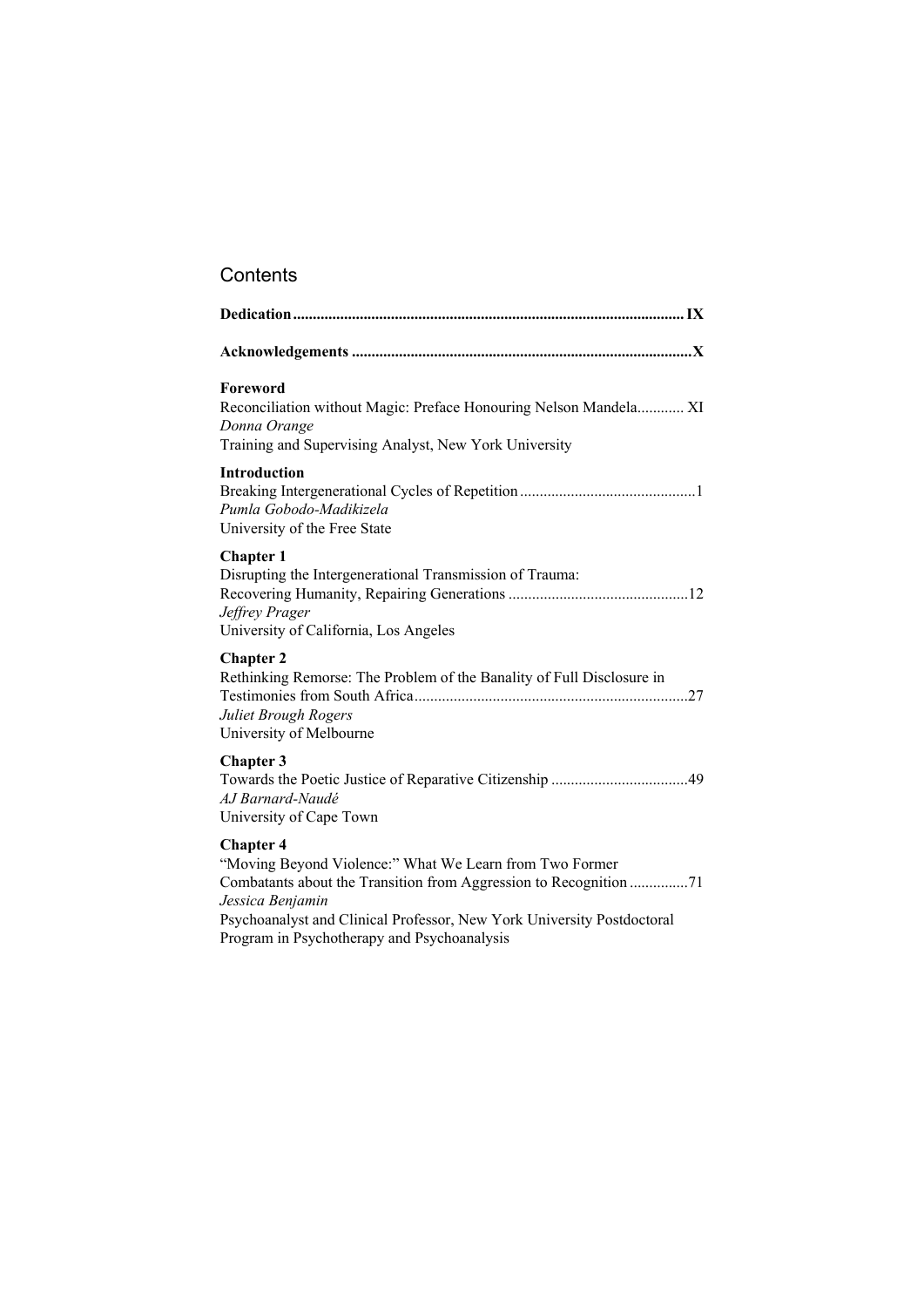| VI | Contents |
|----|----------|
|----|----------|

| <b>Chapter 5</b><br>Unsettling Empathy: Intercultural Dialogue in the Aftermath of<br>Björn Krondorfer<br>Northern Arizona University                                                                                  |
|------------------------------------------------------------------------------------------------------------------------------------------------------------------------------------------------------------------------|
| <b>Chapter 6</b><br>Interrupting Cycles of Repetition: Creating Spaces for Dialogue,<br>Pumla Gobodo-Madikizela<br>University of the Free State                                                                        |
| <b>Chapter 7</b><br>Memoryscapes, Spatial Legacies of Conflict, and the Culture of<br>Graham Dawson<br>University of Brighton                                                                                          |
| <b>Chapter 8</b><br>The Anglo-Boer War (1899 – 1902) and Its Traumatic<br>André Wessels<br>University of the Free State                                                                                                |
| <b>Chapter 9</b><br>Breaking the Cycles of Repetition? The Cambodian Genocide across<br>Angeliki Kanavou; Kosal Path; Kathleen Doll<br>University of California, Irvine                                                |
| <b>Chapter 10</b><br>Reflections on Post-Apology Australia: From a Poetics of Reparation to a<br>Rosanne Kennedy<br>Australian National University                                                                     |
| <b>Chapter 11</b><br>Ending the Haunting, Halting Whisperings of the Unspoken:<br>Confronting the Haitian Past in the Literary Works of Agnant, Danticat,<br>Sarah Davies Cordova<br>University of Wisconsin-Milwaukee |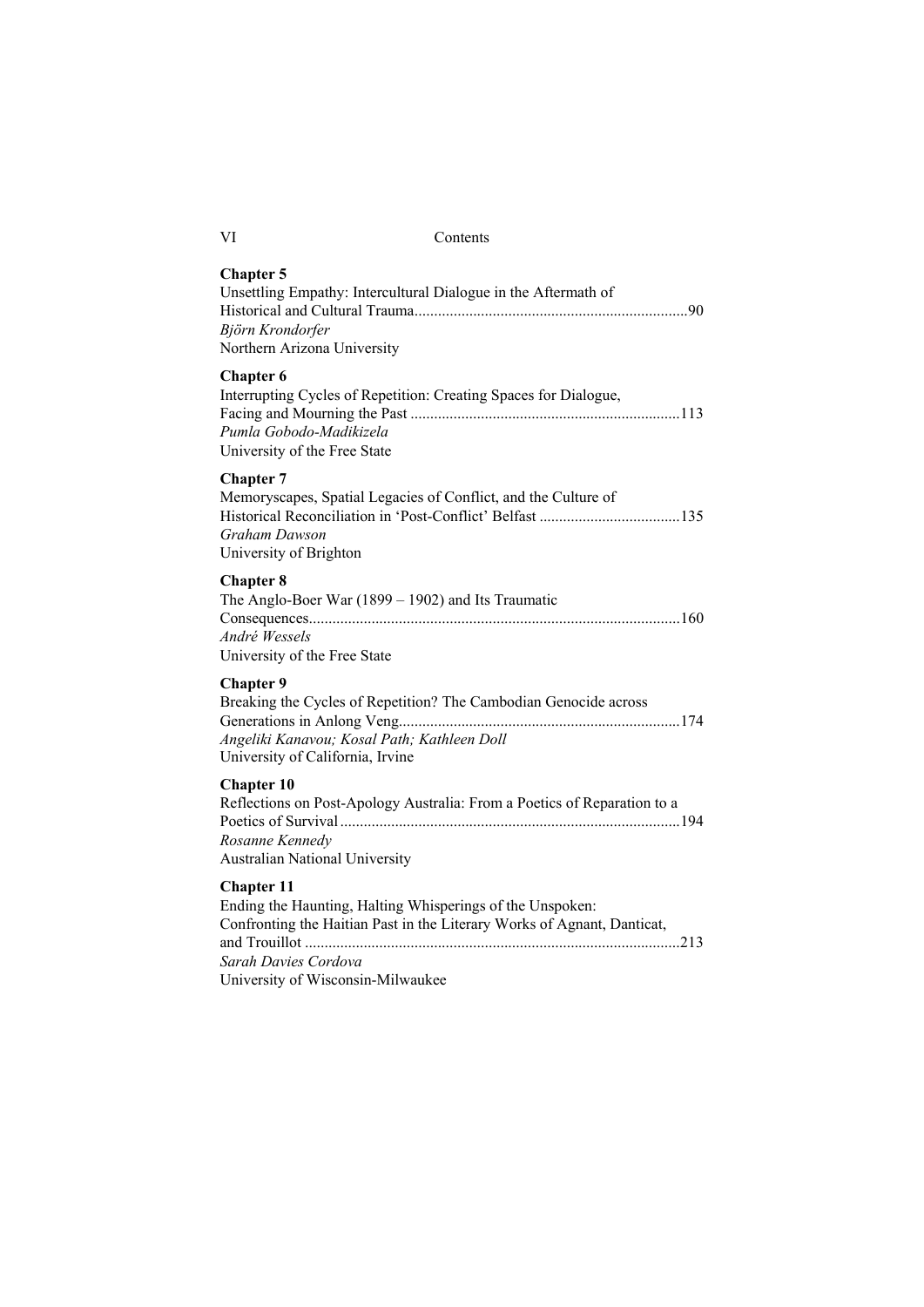#### **Chapter 12**

| Intergenerational Jewish Trauma in the Contemporary |  |
|-----------------------------------------------------|--|
|                                                     |  |
| Ewald Mengel                                        |  |
| University of Vienna, Austria                       |  |

#### **Chapter 13**

| Handing Down the Holocaust in Germany: A Reflection on the          |  |
|---------------------------------------------------------------------|--|
| Dialogue between Second Generation Descendants of Perpetrators      |  |
|                                                                     |  |
| Beata Hammerich, Johannes Pfäfflin, Peter Pogany-Wnendt,            |  |
| Erda Siebert, Bernd Sonntag                                         |  |
| Members of the Study Group on Intergenerational Consequences of the |  |
| Holocaust (Cologne)                                                 |  |

#### **Chapter 14**

| Confronting the Past, Engaging the Other in the Present:            |  |
|---------------------------------------------------------------------|--|
| Intergenerational Healing Journey of a Holocaust Survivor and       |  |
|                                                                     |  |
| Jeff Kelly Lowenstein, Dunreith Kelly Lowenstein, Edward Lowenstein |  |
| Harvard University                                                  |  |

#### **Chapter 15**

| Breaking Cycles of Trauma and Violence: Psychosocial Approaches to |  |
|--------------------------------------------------------------------|--|
|                                                                    |  |
| Wendy Lambourne, David Niyonzima                                   |  |
| University of Sydney; Trauma Healing and Reconciliation Services,  |  |
| Burundi                                                            |  |

#### **Chapter 16**

#### **Chapter 17**

| Acting Together to Disrupt Cycles of Violence: |  |
|------------------------------------------------|--|
|                                                |  |
| Polly Walker                                   |  |
| Juniata College, Pennsylvania                  |  |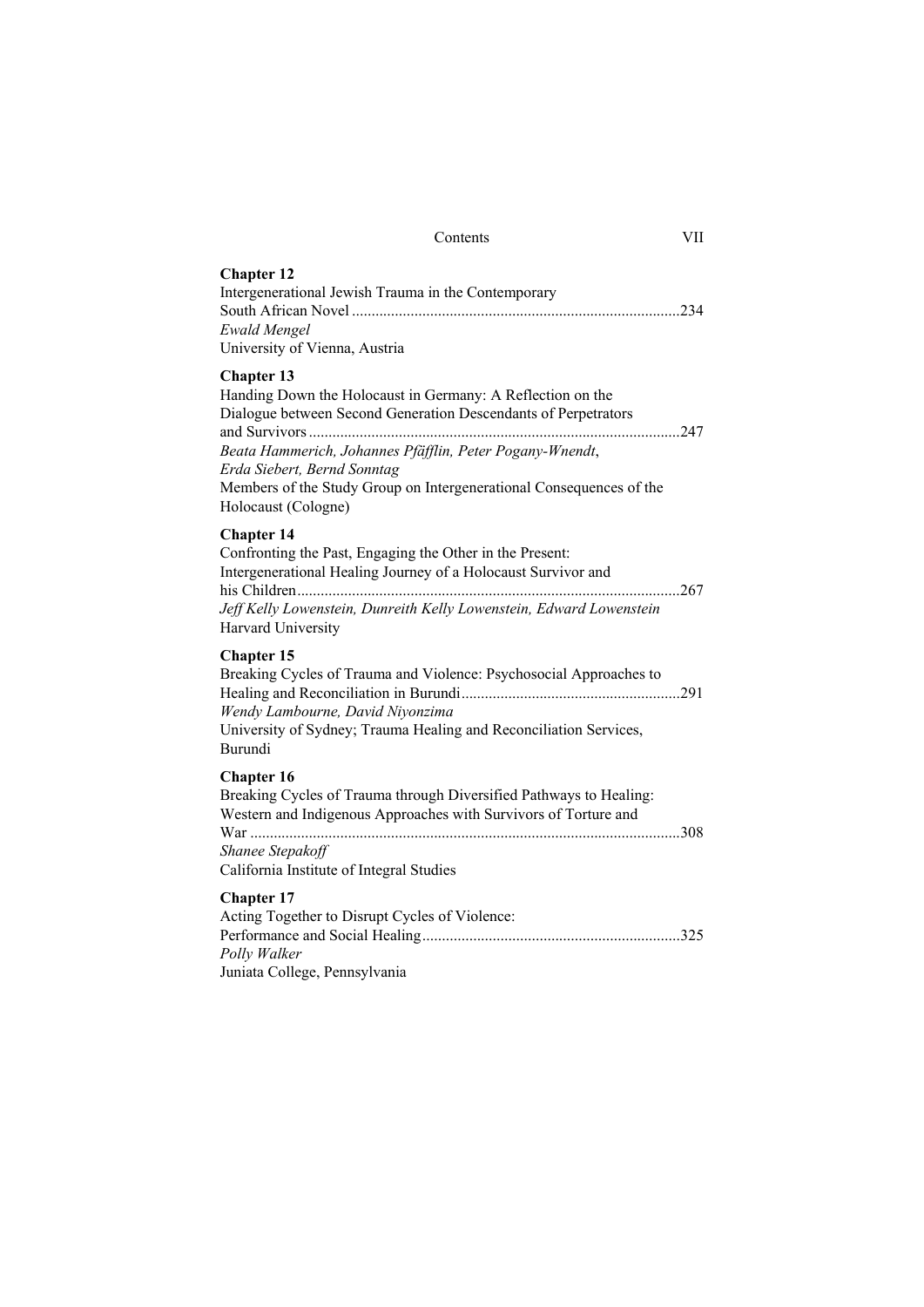#### **Epilogue**

|                                                                       | .359 |
|-----------------------------------------------------------------------|------|
|                                                                       |      |
| University of the Free State                                          |      |
| Jonathan Jansen                                                       |      |
|                                                                       |      |
| "They did not see the bodies": Confronting and Embracing in the Post- |      |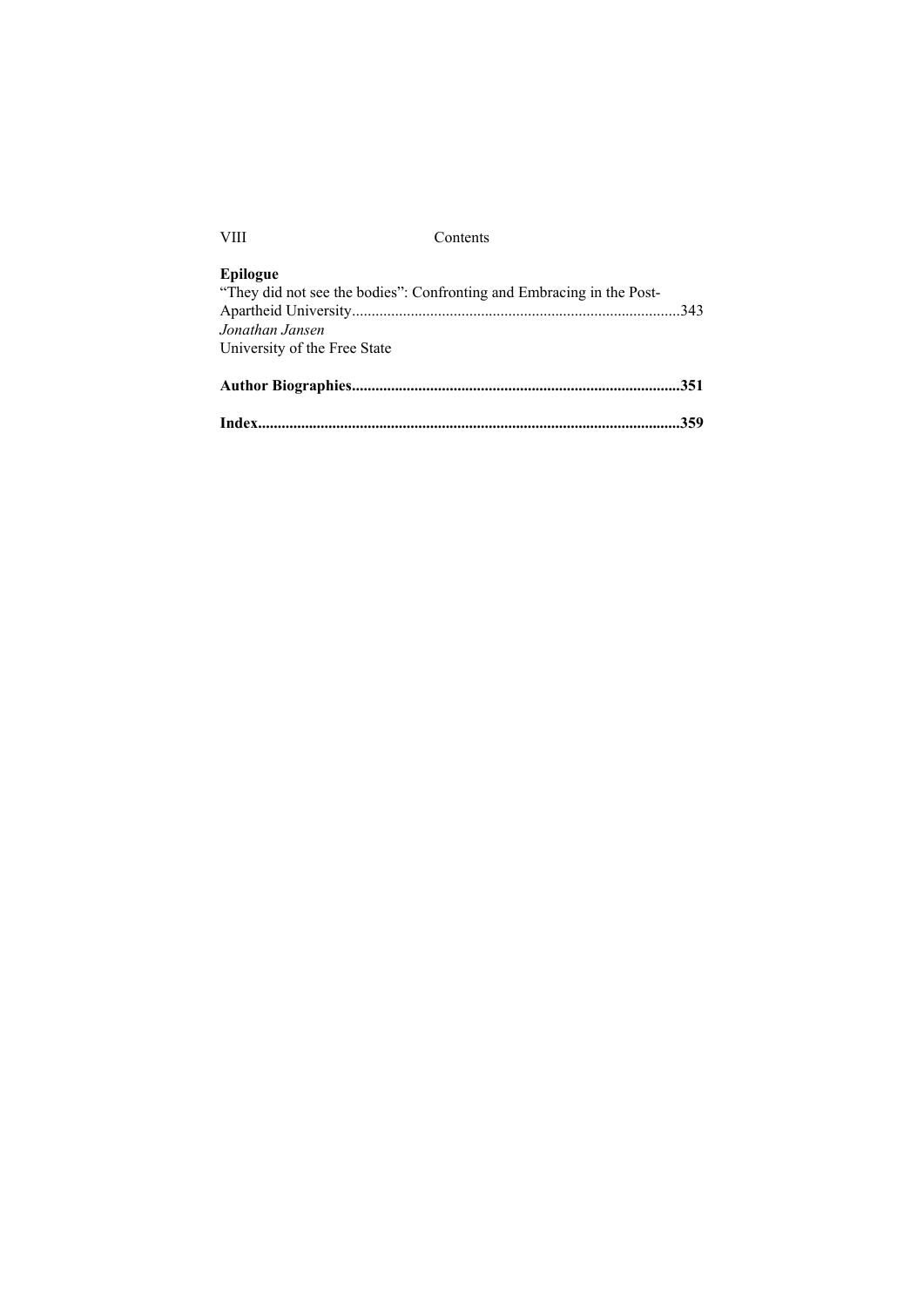## Dedication

This book is dedicated to the memory of Nelson Mandela.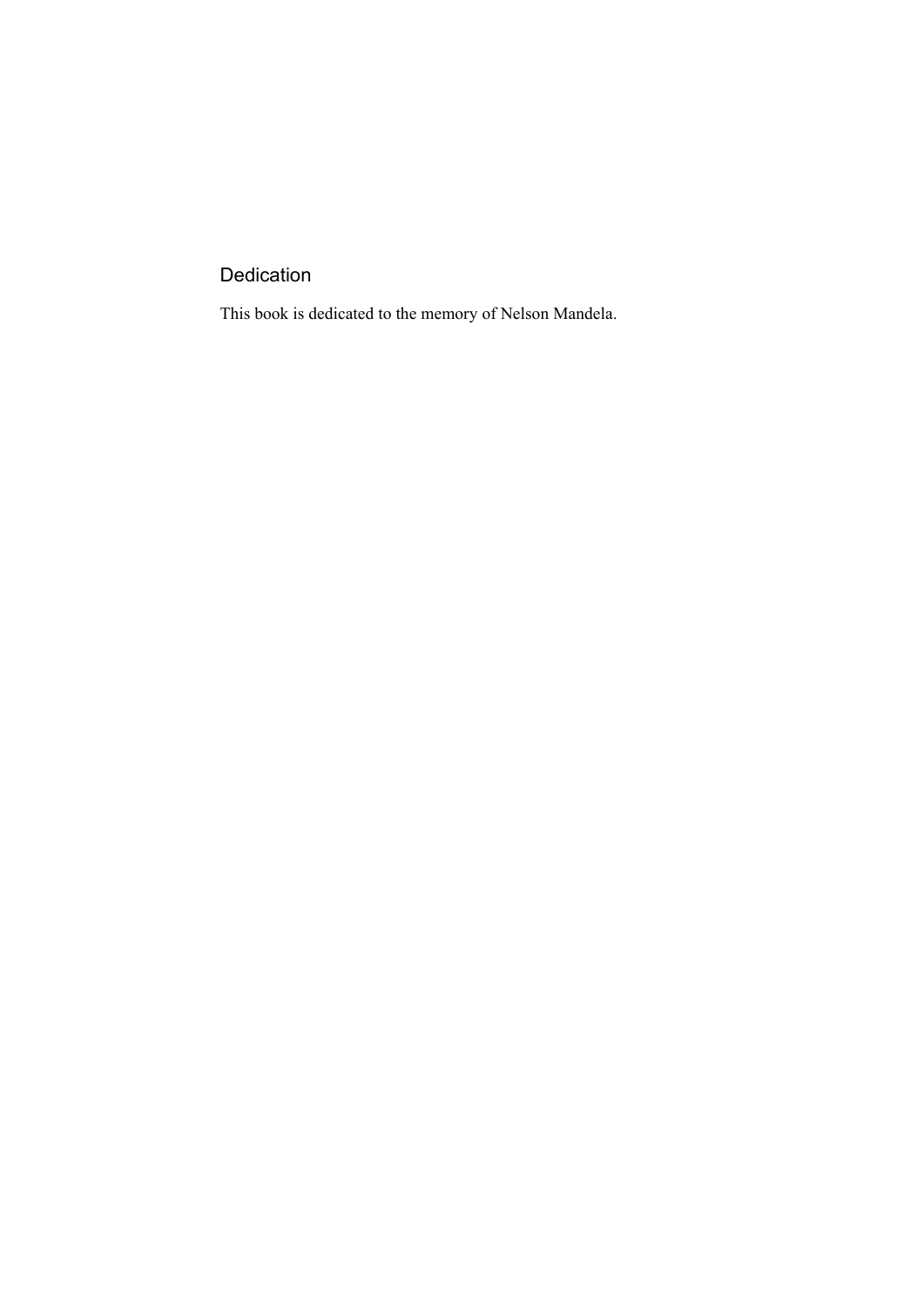#### Acknowledgements

This edited collection is the product of an interdisciplinary conference titled *Engaging the Other: Breaking Intergenerational Cycles of Repetition*, which took place at the University of the Free State in December 2012. The conference was followed by a series of research forums, conversations and symposia to explore what it means for victims, perpetrators and bystanders of past historical trauma to live together in the same country and sometimes as neighbours. Various aspects of the conference and the subsequent research meetings were supported through funding from the University of the Free State, the National Research Foundation, and the Ministerial Special Project on the Future of the Humanities and Social Sciences, which was provided for the Reconstruction and Reconciliation Catalytic Project, and the Fetzer Institute. We gratefully acknowledge the financial support from these organisations.

I would like to thank Jo-Anne Naidoo, who was the Office Manager in our office and research unit, Trauma, Forgiveness and Reconciliation Studies, at the University of the Free State. As member of the organising team and coordinator of the conference, Jo-Anne did a fantastic job of coordinating the complex details of the conference. A superb team of post-graduate students in our unit, Samantha van Schalkwyk, Jessica Taylor and Naleli Morojele, assisted her. Samantha, now Dr van Schalkwyk and Senior Post-doc Fellow, has continued her involvement with the Reconstruction and Reconciliation Catalytic Project. Thanks are also due to the student assistants who worked tirelessly to give support to the conference delegates who came from more than 22 countries.

Most of all, I would like to thank the contributors to this volume for their time and effort in making their contributions and for being available throughout the stages of production in this project. Special thanks to Donna Orange for writing the Foreword for the book, and to Jonathan Jansen for the Epilogue.Finally, I would like to thank the editors for our project at Barbara Budrich. David Newmarch of Grammarline Editing Services provided much needed help in the final stages of the project.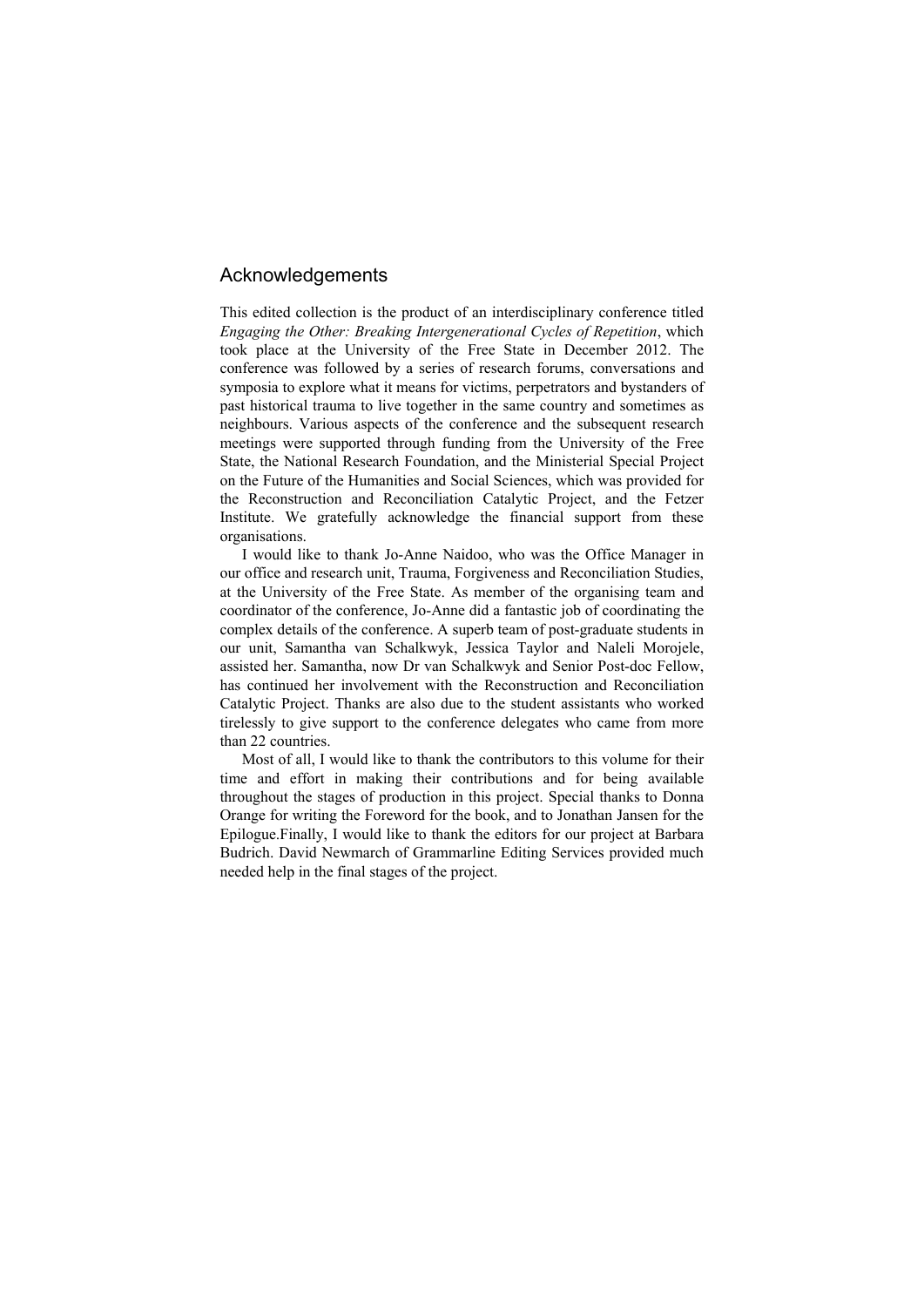#### Foreword Reconciliation without Magic: Preface Honouring Nelson Mandela

#### Donna Orange

*Faculty and Supervising Analyst* 

*At New York University Postdoctoral Program in Psychoanalysis and Psychotherapy and at the Institute for the Psychoanalytic Study of Subjectivity, New York* 

> *The purpose of freedom is to create it for others* (N. Mandela, Kani, & James, 2010), p. 270.

Nelson Mandela learned Afrikaans. Neither by chance nor by brilliance, nor in the end by force, did he mitigate the fears of the ruling white minority in apartheid South Africa. He studied their language, their history, their culture and habits, even their sports. He practiced his language skills on his prison warders for many years. When he needed to negotiate in secret the freedom and full equality for his comrades and for all his people, he already spoke fluently<sup>1</sup>. Former New York Times Johannesburg bureau chief John F. Burns reported an act of "particular kindness" from his press conference at Desmond Tutu's residence the day after Mandela came out of prison in 1990:

…a white reporter stepped forward and identified himself as Clarence Keyter, the chief political correspondent of the Afrikaans-language service of the state-run broadcasting monopoly, SABC. Sensing Mr. Keyter's unease, Mr. Mandela shook the reporter's hand and thanked him, saying that in his last years in prison, when he had been given a radio, he had relied on Mr. Keyter's reports to learn "what was going on in my country." Mr. Keyter, stunned had tears welling in his eyes (Burns, 2013), p. A14.

Such an act of kindness became possible, of course, only because Mandela had devoted years to learning Afrikaans, and then possessed the sensitivity to respond in the moment. Few have noticed, in celebrating the life of "the great reconciliator," his disciplined attention to the specific proficiencies needed

 $\frac{1}{1}$  Mac Maharaj: "When we went to prison most of us were not speaking Afrikaans. I argued with Mandela about whether we should study the language. He'd say: "Let's do it together." I'd say I'm not interested in this language, first of all it's not even an international language, and second it's the language of the oppressor. He'd reply: "Look, man, we're in for a long struggle, a protracted struggle. It's going to be a war of attrition." He'd say: "How are we going to lead the enemy forces into an ambush? To do that we look at the enemy's commander and try to understand him. To do that, we've got to read his literature, read his poetry. So shall we study Afrikaans?" (various, 2013)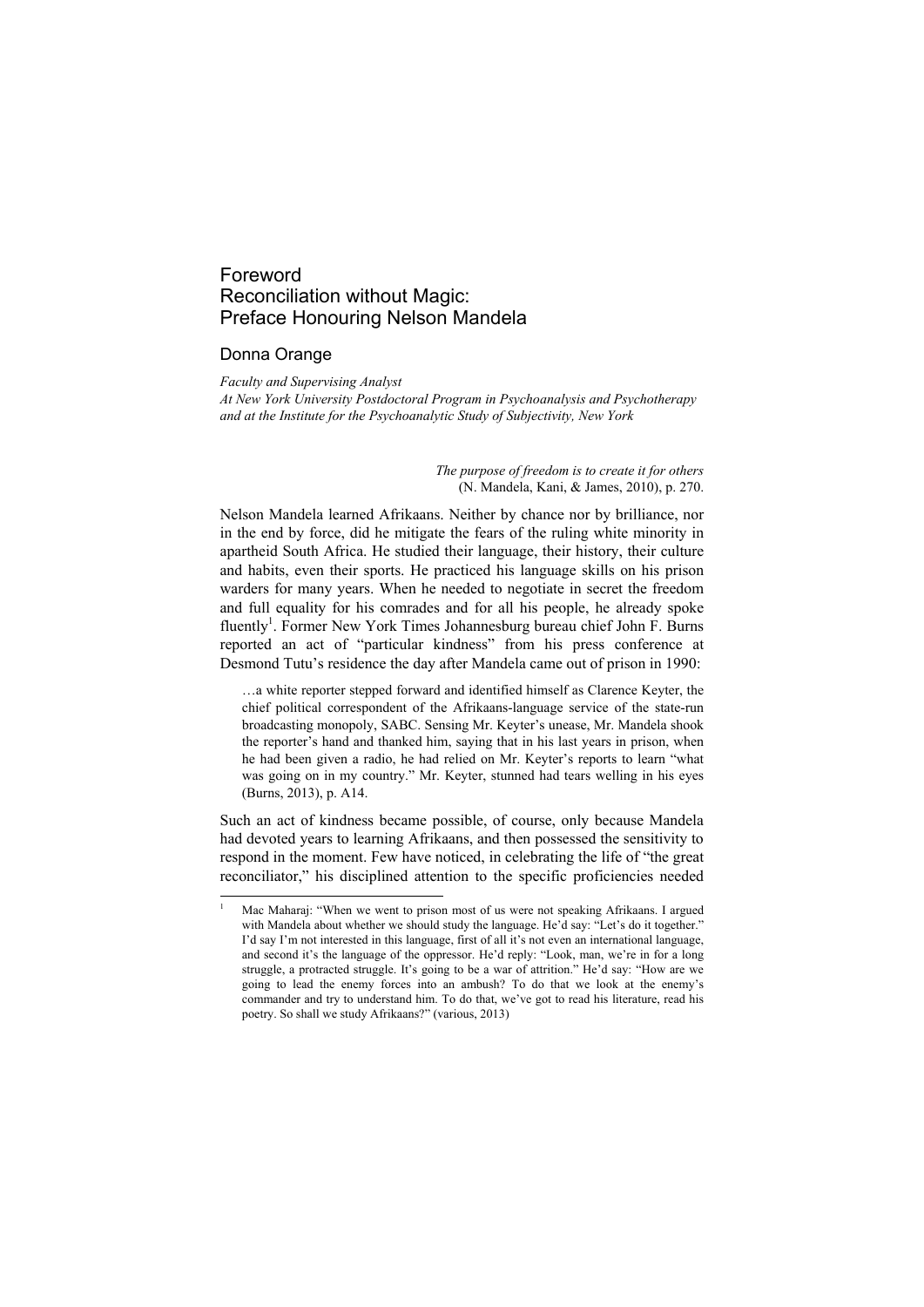for such peacemaking. To make war skilfully, as he had learned as a young man from Walter Sisulu and Oliver Tambo, demanded planning and preparation and a cool head. To stop war, to overcome hatred and fear, to build a functioning nation—these demanded different skills, and no less unrelenting effort.

I begin with this concrete example—chosen not at random but because language itself both murders and welcomes—to introduce a book full of initiatives for justice and peace from South Africa and all across the world. This moment of Mandela's recent "transition"—I am told that in the world of his origins, dying means he has transitioned into a state from which he can now speak to us more directly than before—gives those he has taught the chance to listen again to what he would be telling us now. In this foreword, I will emphasize several messages I hear coming through his life and words. Without directly summarizing the chapters in this book, I will try to make it clear how these authors' work seems to me to channel Nelson Mandela.

My own voice speaks, of necessity, from a humble place in this foreword. This book's writers describe hard reconciliation—none of what Dietrich Bonhoeffer (Bonhoeffer & Fuller, 1949) called "cheap grace"—after extensive human rights abuses and explosive conflicts, and answer to the insistent demands of transitional justice (Huyse  $\&$  Salter, 2008). Not only has my indirect contact with this giant of history whom South Africans affectionately call "Madiba", his clan name, or "Tata"  $(dad)^2$  been limited to my three-day visit to Cape Town, including my visit to his cell at Robben Island, and to the District Six museum in Cape Town. Much more, I write from the United States, where the work of confronting our legacy of human rights violations—destruction of indigenous peoples, and hundreds of years of slavery—has scarcely begun. White Americans—who barely realize that we are white because we assume we are simply normal—almost never speak directly of our own crimes.

May the courageous authors in this book find readers in my country, though their focus lies elsewhere. Each of them works with one or several situations of egregious historical violence, and helps us imagine what may be needed to make early steps toward reconciliation and healing. Some authors are theoreticians and teachers, some artists, some organize close to the ground, that is, to the wounded people. Some are themselves the wounded people, or their children, embodying the ghosts of the unconscious (Loewald,

 $\frac{1}{2}$  For me a point of contact comes in his original name, Rolihlahla, tree-shaker or troublemaker, so appropriate in his early life, an epithet also applied disparagingly to me by my psychoanalytic teachers. One could only wish to have transformed one's troublemaking as he did.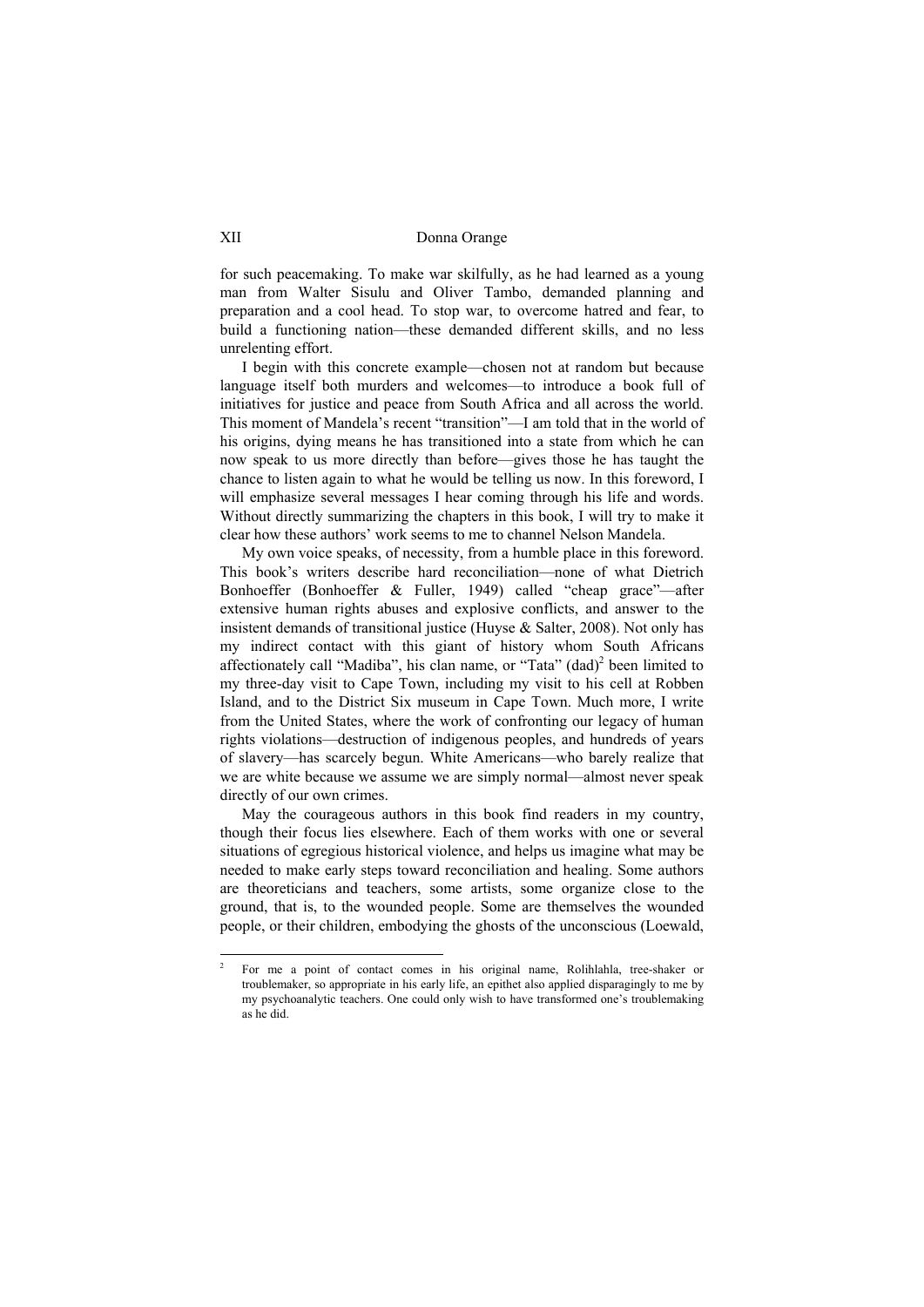1960). Each horror seems uniquely atrocious and unsurmountable: Germany's "final solution", Burundi, Cambodia, Haiti, Belfast, the stolen children of the indigenous people of Australia, Israel/Palestine. Each effort can learn from the others.

The book starts and ends in South Africa, with its visionary Truth and Reconciliation Commission (TRC), envisioned by Mandela, led by Desmond Tutu—Mandela's prophetic and passionate counterpart (Krog, 1999)―and in which the editor of this book, Pumla Gobodo-Madikizela, played a significant part. The TRC contributed and disappointed, in the view of most who write in this book, and forms a standard against which other similar approaches measure and challenge themselves. As my colleague Melanie Suchet writes, "I do believe that assuming individual responsibility, as a white South African, for the acts of apartheid committed while I lived under the system, even if not directly committed by me, is a necessary act of collective moral responsibility and part of what the Truth and Reconciliation Commission hoped to achieve in broadcasting the horrors on national television" (Suchet, 2010, p 194). It framed the discussion of alternative attempts at transitional justice in other contexts besides South Africa, and leaves the tremendous open questions that intrigue, even torment, the writers of this book.

What constitutes a "sorry" that truly makes a difference to the people offended, and to their descendants? Is there any kind of apology that actually changes the perpetrator (Gobodo-Madikizela, 2003)? Does it help the victims to know, really know, the sadistic enjoyment of the perpetrator? Is it true, as my colleague Robert Stolorow often says, that "trauma recovery" is an oxymoron, or can people heal enough to interrupt some of the cycles of violence in the next generation, as some of our authors suggest? At the same time, can the achievement of crucial political objectives require so much official forgetting that time bombs sit ticking away, as for example our chapter on Belfast warns? In this question intersect the stories of South Africa, Germany, the United States, and possibly more.

Mandela delegated the problems of human rights abuses to the TRC. He understood his own responsibility as the first president of all South Africans in a specific way, and believed it must fall to others to detail the injustices he had spent his life to overturn. But as several contributors to this book note, South Africa after apartheid has inherited overwhelming economic injustice and continuing mental apartheid, so that the silent rage of so many years has begun to explode. Without faulting Mandela's trade-off—his clarity placed political equality before everything—South Africans now find themselves faced with his unfinished work even as we and they mourn his departure.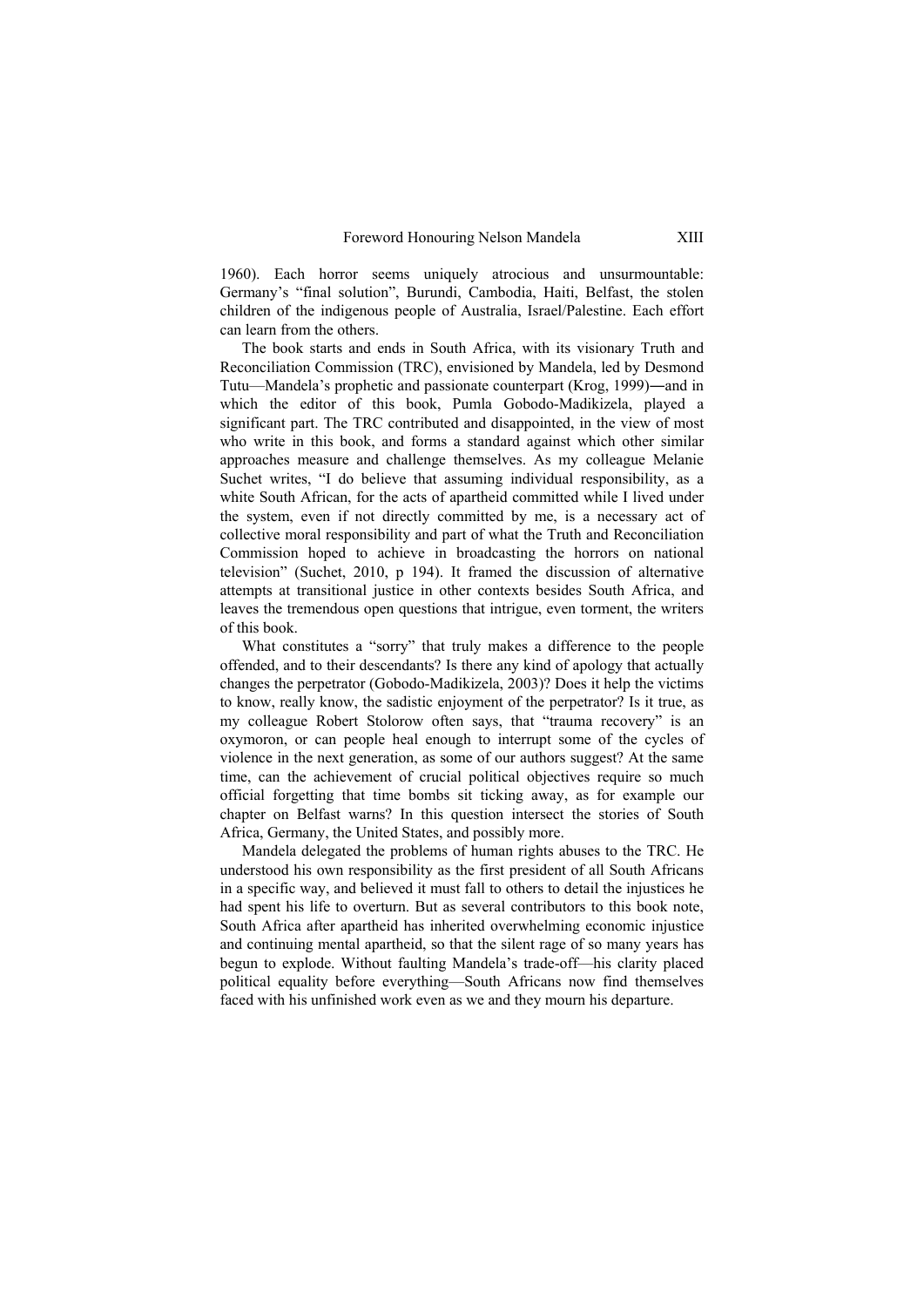In another instance of official forgetting, British and American victors colluded to silence those who would have faced ordinary Germans with their responsibility for the massacre called holocaust or shoah<sup>3</sup>. In April 1945, British filmmakers accompanied the British and American soldiers who liberated Bergen Belsen and eight other concentration camps. They assembled 55 minutes of indescribably gruesome film in which well-fed SS guards were made to bury thousands of horribly emaciated bodies, while similarly very well-fed townspeople from no more than two or three kilometers away were made to watch. From other camps, also right next to towns, the film showed gas chambers and crematoria. In some camps there were survivors to be nursed back to life, survivors too ill to eat or drink, and in others evidence that survivors had been shot on the approach of the Allies. Alfred Hitchcock assembled all this extremely difficult film footage, prepared its narration by Trevor Howard, but then it was buried as too difficult for the German people to see. Someone made the decision that Germany's post-war reconstruction was more important. Only now, in January 2014, has this film become available for anyone who wants to google "Memory of the Camps." As in South Africa, we buried stories of atrocity in the service of important political objectives, but this decision has borne costs.

A third instance: American slavery. Perhaps if we do not say these words, we can all just get along as if we all just fell out of the sky onto the North American continent, intended by a provident god to have the social and economic privileges that we have. Puzzling, then, why people seem resentful about their lower class status. If they would just work harder, stay out of prison, stay in school, they could do as well as my children do. All these bemused reactions make sense when history remains invisible: the atrocities of apartheid, memories of the camps, the daily indignities and violence of slavery.

The contributors to the book, each in his or her own voice, demonstrate that transitional justice requires deliberate hard work, specific skills, and creativity. It belongs to no one approach alone, and has nothing magically transformational about it. Massive evils leave invisible and invasive scars that require the determination and faith that each voice brings. Both the writers and the protagonists in the humbling stories they tell us demonstrate courage that outstrips the traumatic strictures of the horrors they recount. But

<sup>&</sup>lt;sup>2</sup><br>3 I hesitate in naming this disaster, knowing that some object to either choice: holocaust (sacrifice by fire) or shoah (catastrophe). The choice of lower-case indicates its belonging with other historical massacres treated in this book; upper case would have recognized the uniqueness of this deliberate extermination.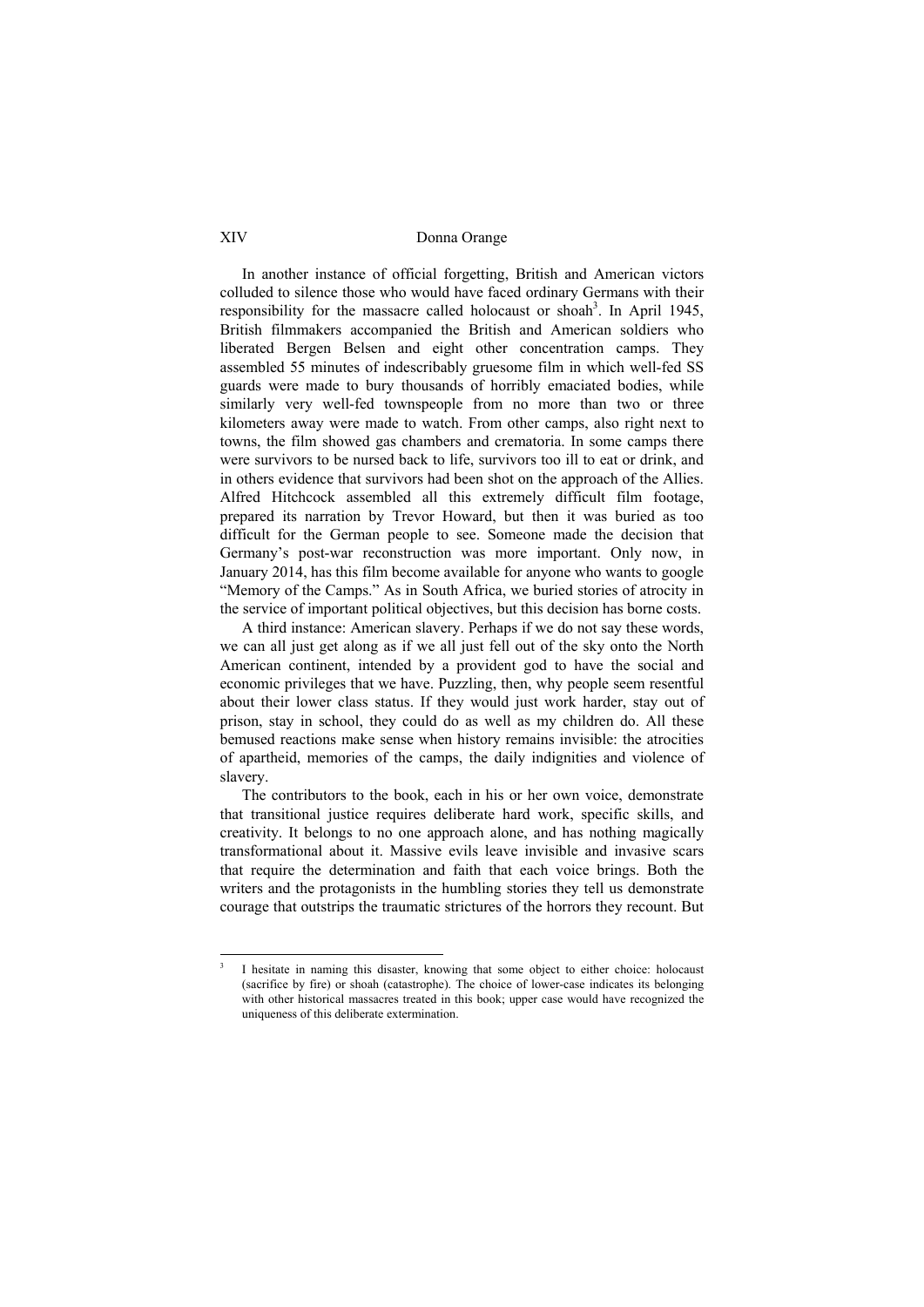let us pause, in this dedication, to consider a few more of the elements that Nelson Mandela brought.

Madiba—here I use his South African name deliberately―accomplished something extraordinary that few have noticed: he articulated in English and acted out in Afrikaans the African communitarian philosophy of *ubuntu*―in the context of the United Nations Declaration of Human Rights. Misunderstood, even by philosophers as prominent as Derrida (Derrida, Mandela & Tlili, 1987), to be writing a new version of Rousseau's social contract theory (a radical western individualism), Mandela instead assumed a fundamental human solidarity with egoistic behavior as a deviation (Bernasconi, 1993). When, in all his early writings, he contrasted law with conscience, he meant that laws like apartheid were unjust because conscience called everyone to struggle for basic human solidarity and equality. Born into the African assumptions, he could learn and love western culture and law without ever accepting its foundational ethics. Like his friend Desmond Tutu—poet Antjie Krog speaks of "the politician and his prophet"—Mandela could speak Western justice ethics while working from their own native communitarian *ubuntu* (we are what we are together).

"This isn't right."<sup>4</sup> Injustice bothered Mandela all his life. As a young man faced with the blatant injustice of more and more rigid apartheid laws, he channelled his rage into physical training and legal education, becoming South Africa's first black attorney, and preparing himself to represent his people in the great trials and in the first truly representative government. For a time he willingly lived in hiding because his country regarded him as a terrorist. In prison, he calmly confronted the small injustices: the differences in food and clothing and privileges. Why should black political prisoners have to wear short pants when Indian and colored prisoners get the dignity of long pants? This isn't right. He served nearly 20 years on Robben Island<sup>5</sup>, where his eyesight suffered from working in the limestone quarry without sunglasses, from 1982 to 1988 in Pollsmoor near Cape Town, and two more years at Victor Verster, where he was moved when he contracted tuberculosis from the dank conditions at Pollsmoor. Only once did he erupt in rage, over

-

<sup>4</sup> According to Richard Stengel (Stengel, 2010), who assisted Mandela in the preparation of his autobiography, *Long Walk to Freedom*, Mandela would often listen quietly to a long conversation, and then insert these words.<br> $\frac{5}{2}$  On my 2000 yieit to Cana Town, my day

On my 2009 visit to Cape Town, my day free from teaching took me to Mandela's Robben Island cell, seven by eight feet, barely large enough for him to lie down. Our guide, also a former prisoner, explained clearly the differences in diet among the groups of prisoners, and described the daily routine and living conditions. The Africans who took me there asked about our elections and were amazed to meet a white person who had voted for a black man. Some remembered with pride Obama's visit to Robben Island.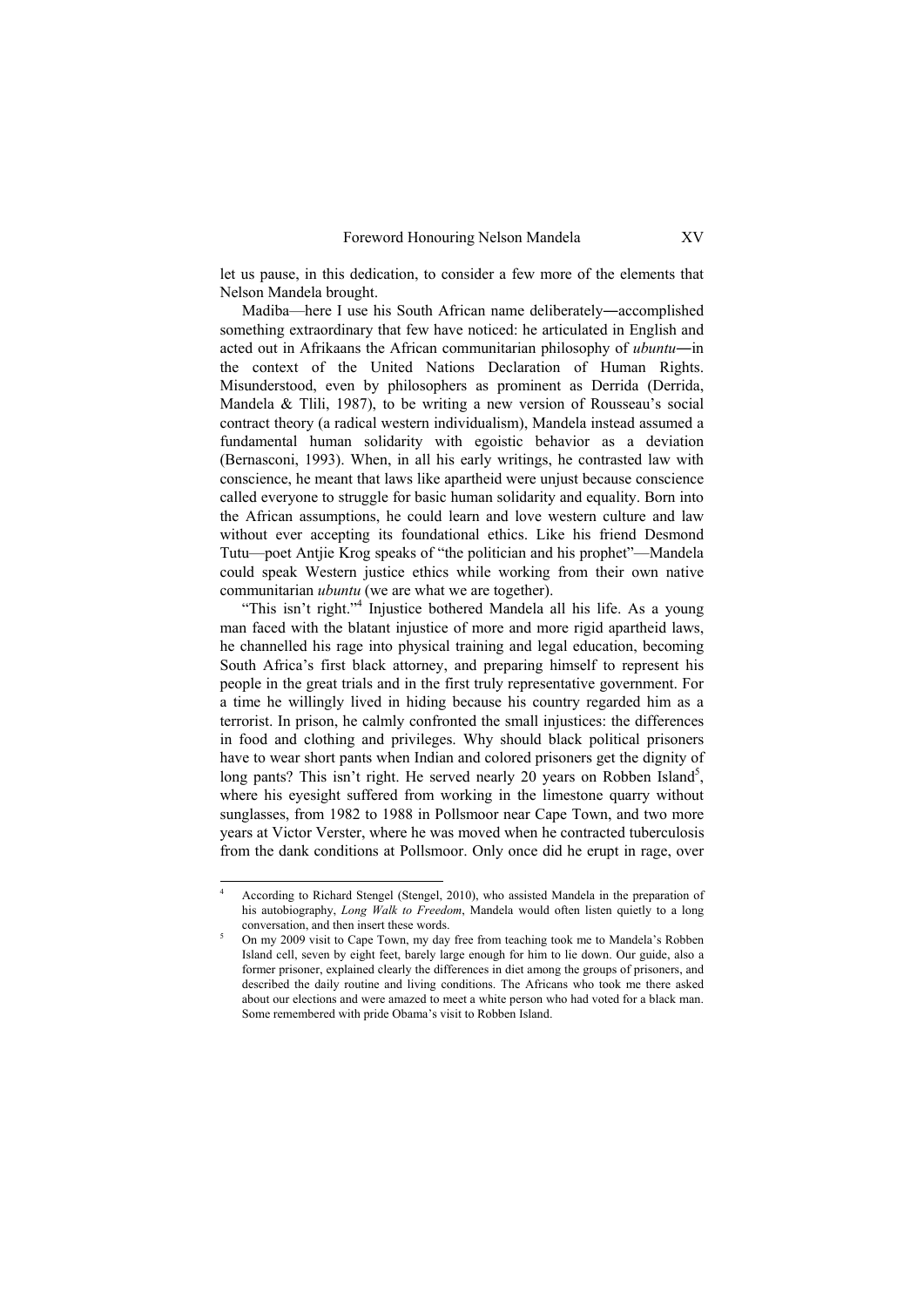an insult to his wife Winnie. "I have mellowed," he told Richard Stengel, who helped him to write his autobiography, "I was very radical as a young man, fighting everybody, using high-flown language" (Stengel, 2010, p. 51). By the time he emerged from prison twenty-seven years later (November, 1962 to February, 1990), he had become the quietly dignified leader of his people.

How did this happen? In prison Mandela learned to value self-control over self-expression. The "man without bitterness" whose measured style reassured white leaders and whose response prevented civil war when Chris Hani was assassinated in 1993, also hid his pain and anger. Just as he considered courage a choice to act in the face of real fear, he chose his calm and measured public style at a personal cost he rarely acknowledged. In prison, besides the "university" formed by his comrades there to study history and political science—particularly his mentor Walter Sisulu and his close friend Ahmed Kathrada—he developed his spiritual resources.

Who belonged to Mandela's internal chorus<sup>6</sup>? An intense sense of justice and human equality seems to have preceded all the voices—for him other elements (non-violence, socialism, etc.) served only as "tactics." He had attended Methodist schools as a child, attended church with family, but kept any religious beliefs very much to himself. African tribal leaders remained important inspirations, but thinkers like Marx and Gandhi, so crucial for others, he refused to consider authoritative. Two voices clearly ring out as influences for him: Shakespeare, and Abraham Lincoln.

When someone brought the works of Shakespeare to Robben Island in 1980 (Stengel, 2010), and asked the prisoners each to choose a favorite passage, Mandela did not hesitate but turned to *Julius Caesar*:

Cowards die many times before their deaths; The valiant never taste of death but once. Of all the wonders that I yet have heard It seems to me most strange that men should fear, Seeing that death, a necessary end, Will come when it will come. (Act 2, scene 2).

 6 Sandra Buechler borrows this idea from the chorus of Greek drama: "The internal chorus we bring into our offices every day must be of comfort, and must be sufficiently stimulating, to encourage the creative use of aloneness. The feeling the chorus must give us is that whatever may go on today, with this particular patient, does not define us as analysts…We are not personally and professionally at stake with each new interaction with a patient.…An aloneness that doesn't cost us a good connection with ourselves, with our chorus, or with the patient can be used creatively. A creatively used aloneness is not loneliness." (Buechler, 1998, p. 111)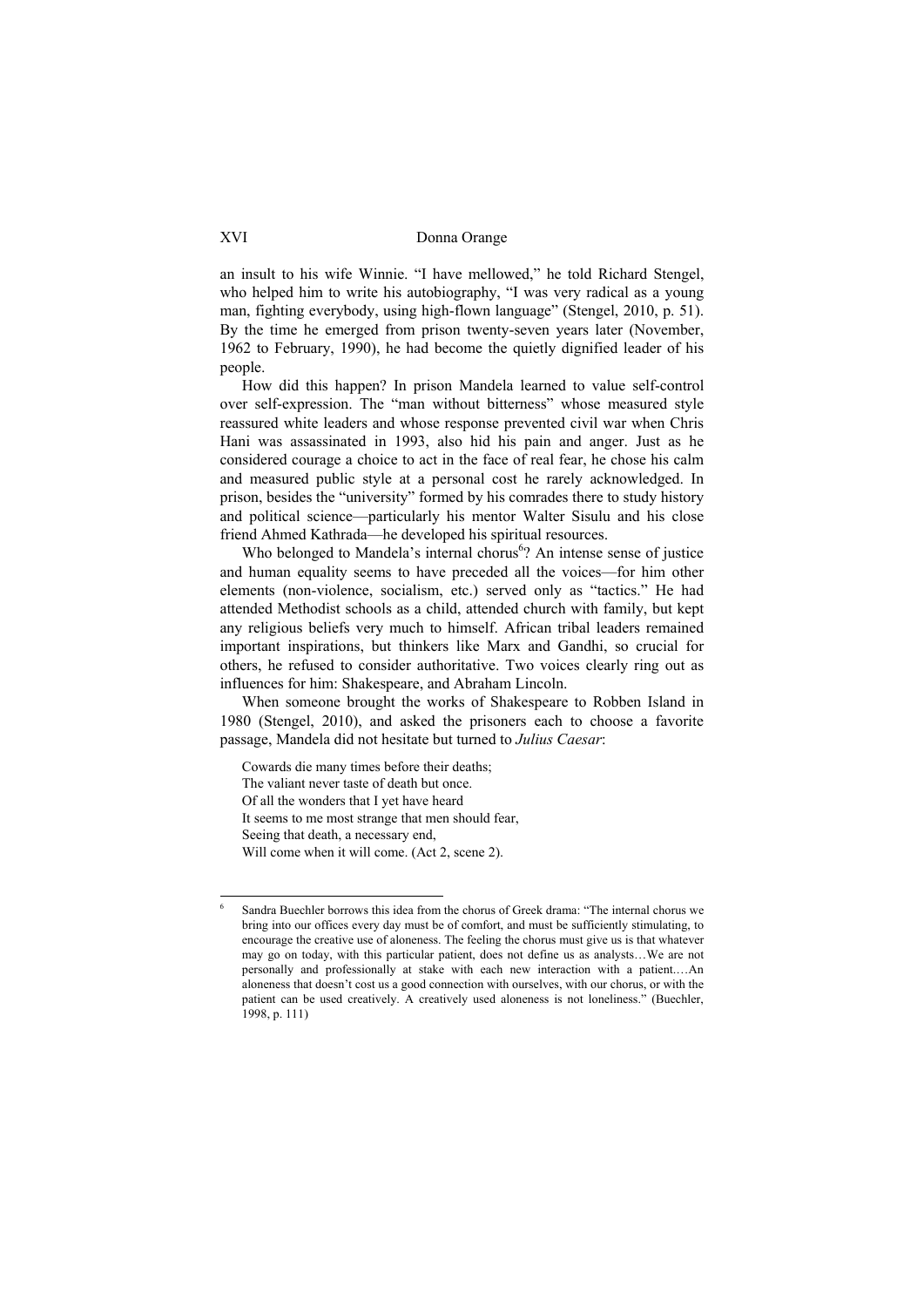Not only was Shakespeare a resource for him, but he had obviously engaged in the ancient philosophers' meditation on death, the spiritual practice intended to help us to live in the present moment. Mandela often used this exercise to reduce fear, as we can also hear in his closing words at the Rivonia Trial of 1963-64, facing probable hanging:

During my lifetime I have dedicated myself to this struggle of the African people. I have fought against white domination, and I have fought against black domination. I have cherished the ideal of a democratic and free society in which all persons live together in harmony with equal opportunities. It is an ideal which I hope to live for and to achieve. But if needs be, it is an ideal for which I am prepared to die.

So the meditation on death had begun before the Robben Island years. Shakespeare accompanied him too.

Abraham Lincoln appears in Mandela's image-conscious style of leadership, in his keeping rivals close (Stengel, 2010) and learning their Afrikaans language, and even in his speeches. In the 1993 crucial address to the nation on the death of Chris Hani, even before the first elections that brought him to the presidency, we can hear Lincoln:

This is a watershed moment for all of us. Our decisions and actions will determine whether we use our pain, our grief, and our outrage to move forward to what is the only lasting solution for our country—an elected government of the people, by the people, and for the people.

We could wish to know more of Mandela's inner life and its inhabitants, but what we do glimpse provides continuity with his public life. His example of deliberate personal growth based on reflection on the example of others offers a way to reflect on the extraordinary work toward justice recounted in this book.

Unexpectedly, Mandela developed his character by the examination of conscience. This spiritual exercise, taught to every monastic novice, one does not expect of a South African political prisoner. He described it, however, in detail in a letter from prison to Winnie, herself imprisoned in 1975. First he set out the values to be sought:

In judging our progress as individuals we tend to concentrate on external factors such as one's social position, influence and popularity, wealth and standard of education. These are, of course, important in measuring one's success in matters and it is perfectly understandable if many people exert themselves mainly to achieve all these. But internal factors may be even more crucial in assessing one's development as a human being. Honesty, sincerity, simplicity, humility, pure generosity, absence of vanity, readiness to serve others—are the foundation of one's spiritual life. (N. Mandela et al., 2010 p. 271).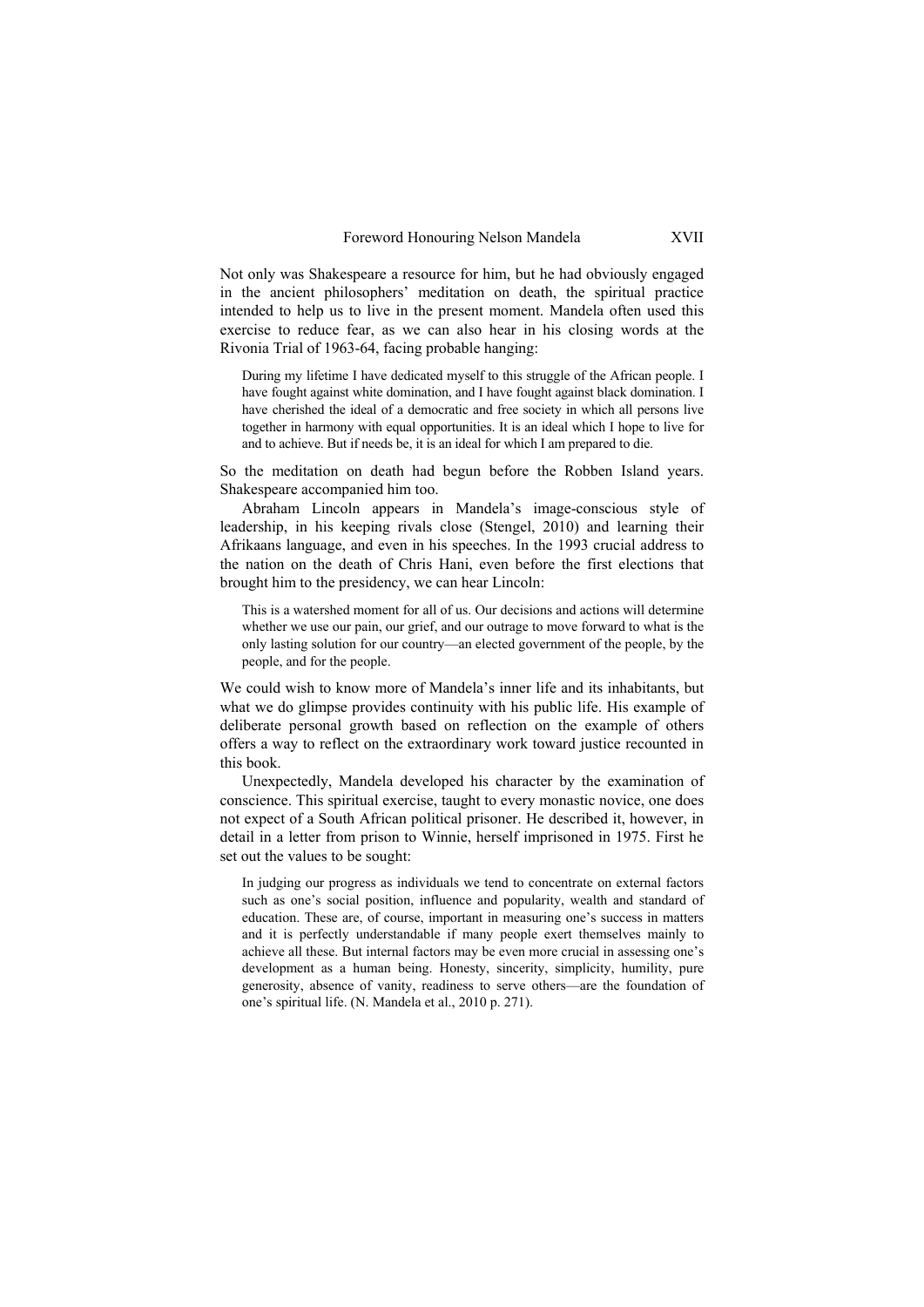To refocus on these matters, however, would require discipline, and he had found himself a method:

…you may find that the cell is an ideal place to learn to know yourself, to search realistically and regularly the process of your own mind and feelings… Development in matters of this nature is inconceivable without serious introspection, without knowing yourself, your weaknesses and mistakes. At least, if for nothing else, the cell gives you the opportunity to look daily into your entire conduct, to overcome the bad and develop whatever is good in you. Regular meditation, say about 15 minutes a day before you turn in, can be very fruitful in this regard. You may find it difficult at first to pinpoint the negative features in your life, but the 10<sup>th</sup> attempt may yield rich rewards. Never forget that a saint is a sinner who keeps on trying (pp. 271-272).

His method reminds me that injustice thrives on prejudice and, as Gillian Straker writes, "stereotyped interchanges, which, at the level of their subtly choreographed prosody, interpellate us again and again as the homophobic and racist subjects we would wish not to be" (Straker, 2006, p. 750). She recommends relentless mindfulness as a corrective, much as he did.

He developed a personal style that alternated between understatement and irony. In the face of injustice, he often spoke quietly only three words: that's not right.

Mandela emerged from prison a peacemaker, focused on one goal only, full equality for all South Africans, without retribution toward anyone: the white oppressors, or his African rivals. At his death, John Dramani Mahama, the president of Ghana, wrote of him:

His utilization of peace as a vehicle of liberation showed Africa that if we were to move beyond the divisiveness caused by colonization, and the pain of our selfinflicted wounds, compassion and forgiveness must play a role in governance. Countries, like people, must acknowledge the trauma they have experienced, and find a way to reconcile, to make what was broken whole again (Mahama, 2013).

Mahami remembers his childhood, imagining that Mandela would never come out of prison. When he did, "we waited for an indescribable rage." Had Mandela wanted retribution, who would not have understood?

Twenty-seven years of his life, gone. Day after day of hard labor in a limestone quarry, chipping away at white rock under a merciless sun without benefit of protective eyewear—had virtually destroyed his tear ducts, and for years, robbed Mandela even of his ability to cry (Mahama, 2013).

In contrast with the letter to Winnie quoted above, here is another, reflecting the cost of his sacrifices for justice: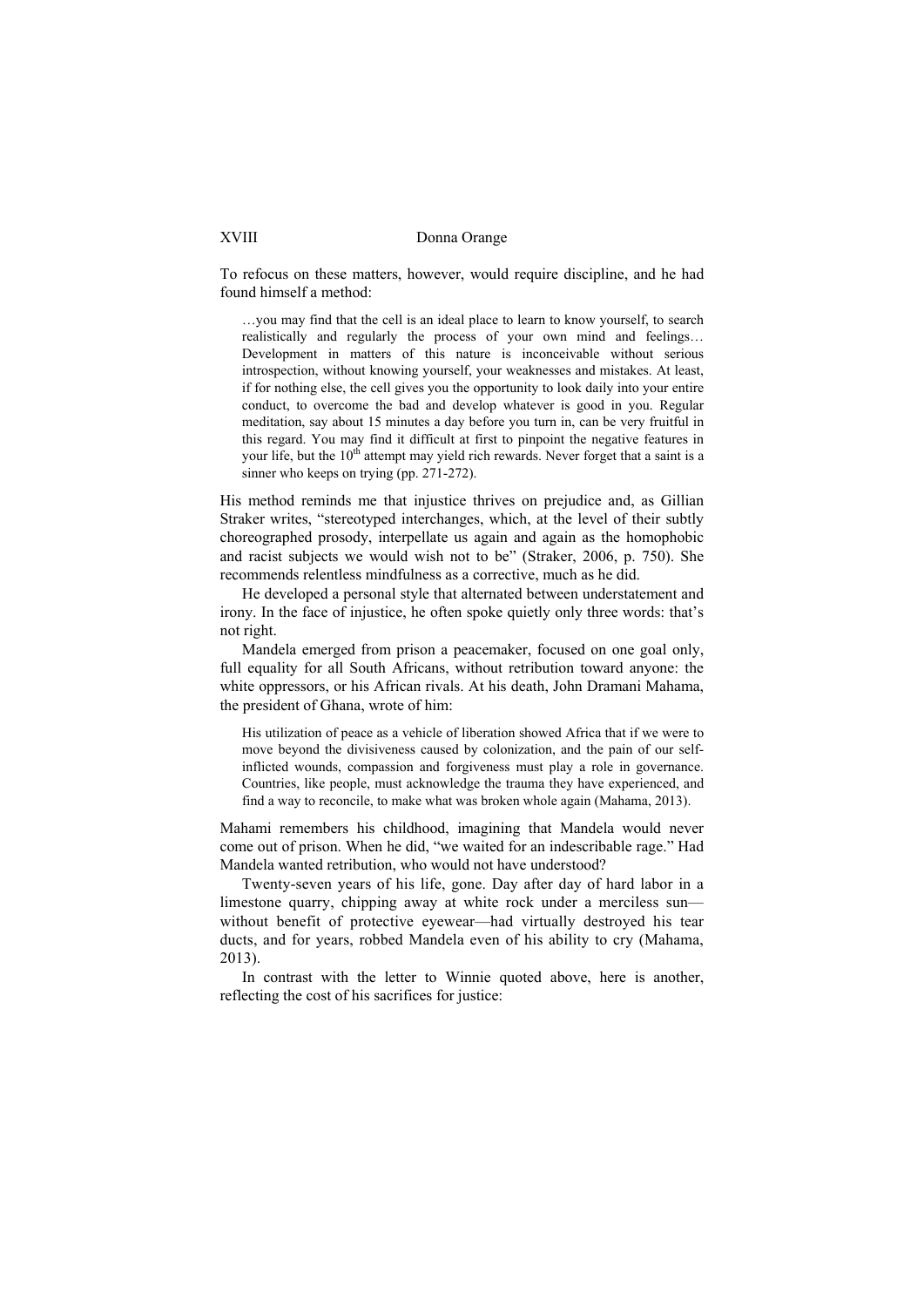Yet there have been moments when that love and happiness, that trust and hope, have turned into pure agony, when conscience and a sense of guilt have ravaged every part of my being, when I have wondered whether any kind of commitment can ever be sufficient excuse for abandoning a young and inexperienced woman [Winnie] in a pitiless desert, literally throwing her into the hands of highwaymen. (Letter of 4 February 1985, pp 148-49, cited in W. Mandela, Benjamin, & Benson, 1985).

But because his suffering, and enormous personal losses, had been for justice, Mandela saw no need for resentment. "To go to prison because of your convictions and be prepared to suffer for what you believe in, is something worthwhile. It is an achievement for a man to do his duty on earth irrespective of the consequences" (Mahama, 2013).

In the face of blatant dishonesty, he tended to say, well, people act in their own self-interest. In his last years he sadly noted that "we have now learned that even those that fought beside us in the struggle for freedom can be corrupted" (Abuya, 2013). Whatever his private suffering, he refused to demonize those who had subjugated his people<sup>7</sup>, and as many have noted, invited some of his prison guards to his inauguration as the first president of all South Africans. Oppressors had never crushed his spirit. His critics may argue that government exists to protect people from those who disregard the common good, and that he ought to have done more to structure such protection from gross inequality. His private notes from 1993 show that he knew exactly where the crucial agenda lay:

Priority is commitment to oppressed.

-

Will fall or rise depending on our success or failure to address their needs, to accommodate their aspirations. Specifically we must get them houses and put an end to informal settlements; end unemployment, school crisis, lack of medical facilities (N. Mandela et al., 2010, p. 339).

These responsibilities belong to us who remain, and have been ably and eloquently taken up by the authors of this book. Many of them have, like Mandela, learned languages so that they can reach and be reached by the suffering or oppressing other. These authors' vulnerability, their creativity, their courage, their questions, their humility, their audacity, render them Nelson Mandela's legitimate heirs in the spirit and work of *ubuntu*.

<sup>7</sup> His "people" came to include for him, all who fought injustice. He wrote in 1976 from prison: "The first condition for victory is black unity. Every effort to divide the blacks, to woo and pit one black group against another, must be vigorously repulsed. Our people— African, Colored, Indian and democratic whites—must be united into a single massive and solid wall of resistance, of united mass action" (SL, 191).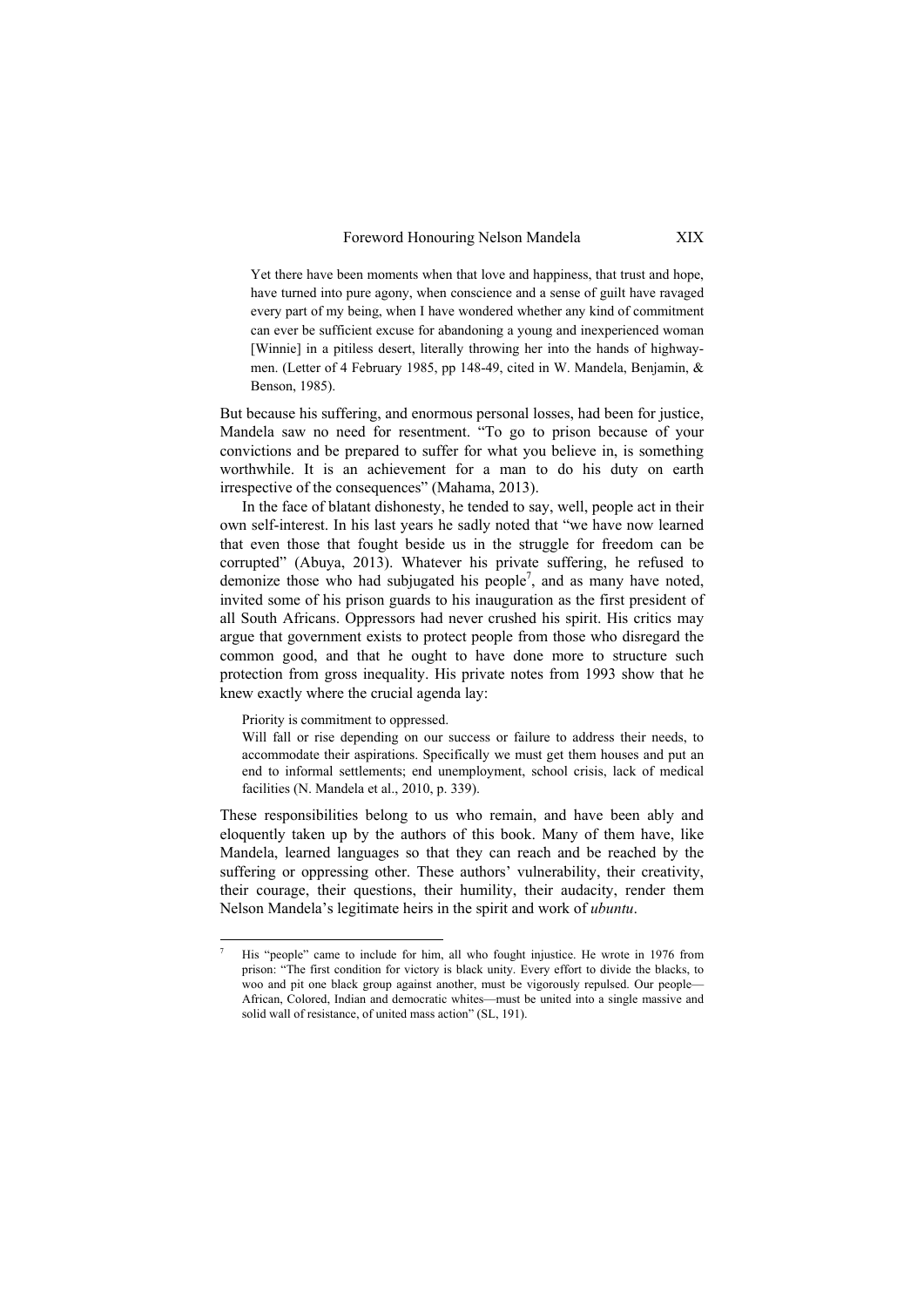#### References

- Abuya, K. (2013). Special Tribute. from <http://www.saybrook.edu/rethinkingcomplexity/> posts/12-22-13/special-tribute-nelson-rolihlahla-mandela-great-leader-and-elder-tookstand-humanity
- Bernasconi, R. (1993). Politics beyond humanism: Mandela and the struggle against apartheid. In G. Madison (Ed.), *Working through Derrida* (pp. 94-119). Evanston, IL: Northwestern University Press.
- Bonhoeffer, D., & Fuller, R. H. (1949). *The cost of discipleship*. New York,: Macmillan.
- Buechler, S. (1998). The Analyst's Experience of Loneliness. *Contemp. Psychoanal., 34*(1), 91-113.
- Burns, J. (2013, Friday, December 6, 2013). An Act of Kindness on a Day of Adulation. *New York Times,* p. A14.
- Derrida, J., Mandela, N., & Tlili, M. (1987). *For Nelson Mandela.* New York: Seaver Books.
- Gobodo-Madikizela, P. (2003). *A Human Being Died That Night*. London: Houghton Mifflin.
- Huyse, L., & Salter, M. (2008). *Traditional justice and reconciliation after violent conflict: learning from African experiences*. Stockholm: International Idea.
- Krog, A. (1999). *Country of my skull: guilt, sorrow, and the limits of forgiveness in the new South Africa* (1st U.S. ed.). New York: Times Books.
- Loewald, H. W. (1960). On the Therapeutic Action of Psycho-Analysis. *Int. J. Psycho-Anal., 41*, 16-33.
- Mahama, J. (2013, December 6, 2013). He Taught a Continent to Forgive. *New York Times*.
- Mandela, N., Kani, J., & James, P. F. (2010). Conversations with myself [sound recording]. New York: Macmillan Audio,.
- Mandela, W., Benjamin, A., & Benson, M. (1985). *Part of my soul went with him* (1st American ed.). New York: Norton.
- Stengel, R. (2010). *Mandela's Way: Fifteeen Lessons on Life, Love, and Courage*. New York: Crown.
- Straker, G. (2006). The Anti-Analytic Third. *Psychoanalytic Review, 93*, 729-753.
- Suchet, M. (2010). Searching for the Ethical: Reply to Commentaries. *Psychoanlytic Dialogues, 20*, 191-195.
- Various. (2013, December 6, 2013). The Nelson Mandela I Knew. *The Guardian*.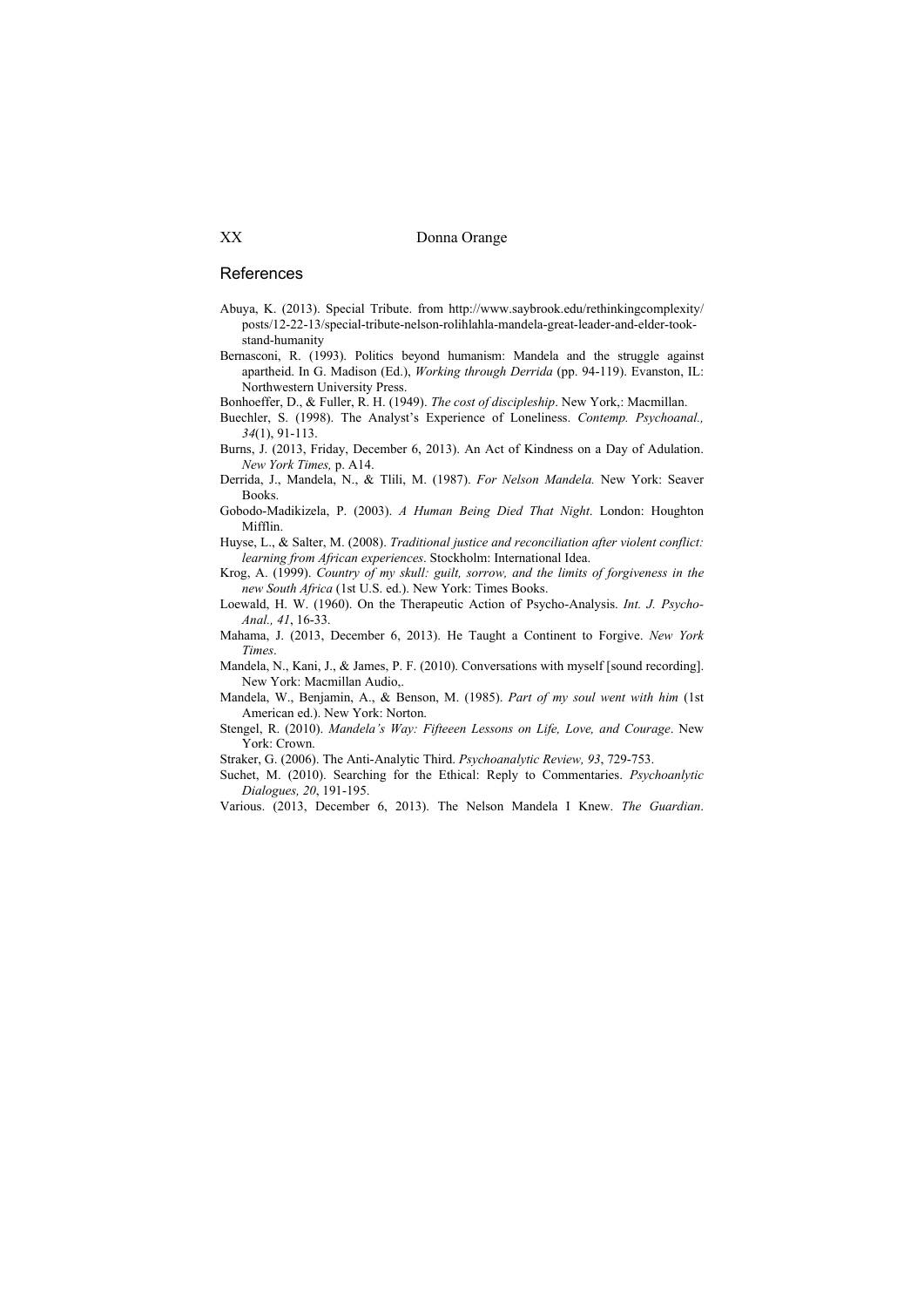#### Introduction Breaking Intergenerational Cycles of Repetition

#### Pumla Gobodo-Madikizela

How do societies characterised by a history of mass violence work through their traumatic past? In the aftermath of gross violations of human rights and genocide, when people have suffered collective trauma, how does the trauma play out in subsequent generations? How might we map out the arc of historical trauma as a nexus for the interweaving of individual and collective traumatic memories? These are not just rhetorical questions; answers to them are far from obvious. This presents salient challenges for a project that seeks to engage in scholarly reflection on historical trauma and memory as an area of exploration across disciplinary and national boundaries.

I want to begin this introduction with a scene that I witnessed of the reenactment of violent events that took place in South Africa in the mid-1980s. The re-enactment, which I witnessed in Mlungisi Township in the Eastern Cape, was a game by a group of young girls who were not yet born when the events they were enacting took place. Mlungisi was one of many black residential areas affected by a wave of "necklace" murders committed against those who were suspected of collaborating with the apartheid government security. The "mob justice" meted out against victims involved burning a petrol-soaked tyre that was put around a victim's neck. Victims of this gruesome crime rarely, if ever, had a chance to defend themselves, and soon after being identified as police informers, they were beaten and driven to a spot where these murders took place. There the tyre was thrown around the victim's neck, doused with petrol and set alight. The accusing crowd and bystanders would then circle around the burning body, performing a macabre dance to some singing until the victim died. Here is what I witnessed in 1996 during a visit to Mlungisi to organise the launch of the public hearings of the Truth and Reconciliation Commission in the township:

"Let's play a game." It was strange, almost surreal, to see a group of young girls seven to ten years old laughing and cavorting in the streets of Mlungisi, the same township that between 1986 and 1988 had become the scene of so much misery, a tinderbox of inflamed emotion against the inhumanities of apartheid. But that was before these children were even born. Their squeals and cries were the very embodiment of joy. They looked like little tender shoots of foliage—little blades of life—poking out from under the cooled lava of the township once utterly devastated by apartheid's volcano.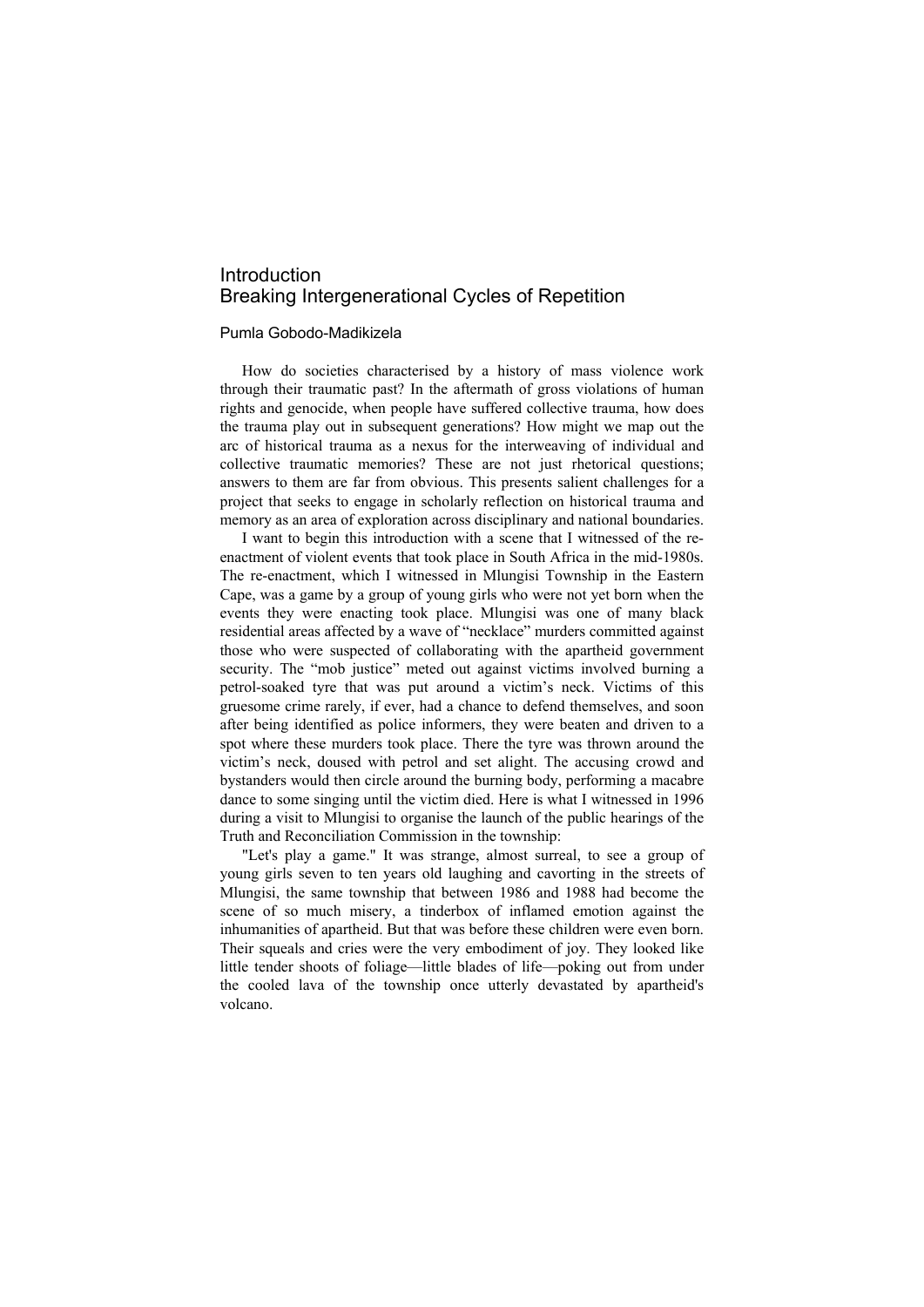"What game?" the others shouted back, skipping back and forth.

"Let me show you," the first one said. She was about eight and looked as if she might be the informal leader of the group. She began to demonstrate. The other girls did not seem too enthusiastic about this new game. What was wrong with just playing skip? But slowly, they became intrigued.

"It is called the 'necklace' game," the leader said. "This is just going to be pretend 'necklace,' not the real thing," she said. She pushed the other girls aside as if to open up the stage. Rotating through the role of victim, then killers, then bystander, she seemed to my amazement to recall virtually everything that actually happened in a real necklace murder, even though she had not been born when the last necklace killing occurred in Mlungisi Township.

She flailed her arms, screaming in mock anguish as if being pushed around and beaten by an imaginary crowd, swaying back and forth, turning her head from left to right, and begging for mercy with eyes wide open to show mock fright. Then she switched roles and playacted someone going off to find petrol, then another person offering matches, then someone running to demand a car tyre from an imaginary passing motorist.

"Give me your tyre," she ordered with mock hostility. She narrated the part of the motorist dutifully obeying, then the petrol man, then the matches man. Finally, she returned to her victim role, struggling against the makebelieve tyre placed around her neck. Nervously, she made a gesture simulating the striking of a match, as if her friends—now a crowd of executioners—had forced her to set herself alight.

As make-believe flames engulfed her, she threw her arms wildly into the air. "Now sing and clap your hands and dance. I'm dying," she said. Her friends started clapping and singing in a discordant rhythm, moving in circles around her "body." Gradually, the high-pitched screams of the girl with the imaginary tyre around her neck faded into a whimper as her life ebbed away. Consumed by the flames, she slowly lowered herself to the ground and "died." It was all make-believe.

None of the girls I saw re-enacting the necklace game that morning had actually witnessed a necklace murder. The unspoken events of the past, however—the silence of Mlungisi's lambs—had become imprinted on their minds. It was not just the outward form of the game, but its inner meaning, and the sense of trauma to communal life that it carried with it. Re-enacting the death dance of the necklace victim may well have been a way of transforming the unspoken memory of it into something more accessible and less fearful for the girls.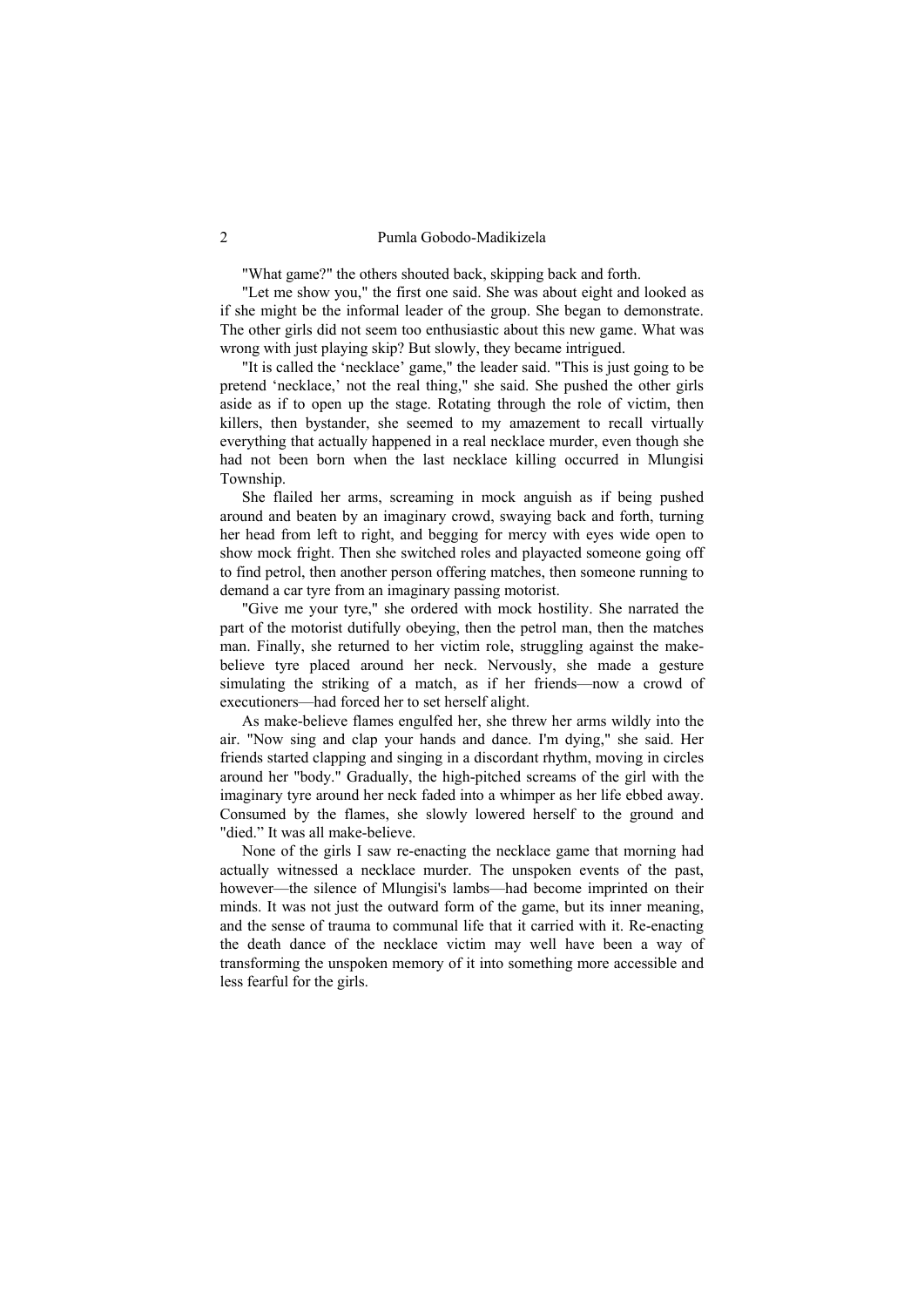This theatrically narrated scene provides an illuminating metaphor for the way in which trauma is passed on intergenerationally in subtle ways through stories or silences, through unarticulated fears and the psychological scars that are often left unacknowledged. It is a dramatic illustration of Prager's notion (in this volume) of how unwittingly subsequent generations "can inhabit a past that preceded them." The symbolic re-enactment may also represent a transformation of traumatic experience into ritual, perhaps a cathartic way of putting into action the struggle to find language that expresses not only the unspoken pain of the past. It is also a response to the crisis of the present, the frustrations, the helplessness, and the disempowerment of people whose lives still cry out for the fruits of transformation that have eluded them and their communities.

Few topics stake a more compelling claim to Humanities research than the legacies of historical trauma – the impact of mass atrocity not only on individuals and groups that experienced the violence directly, but also across multiple generations of the descendants of survivors. Yet the most urgent question of the 21st century is how responses to historical trauma and their intergenerational transmission might be interrupted in post-conflict societies. In this book, scholars respond to, and explore responses to, historical traumas experienced in different cultural contexts, engaging with the question of what transformation and breaking cycles of repetition might mean in a postconflict environment.

*Breaking Intergenerational Cycles of Repetition* is a product of an international conference that brought together an interdisciplinary group of scholars, researchers, practitioners and survivors at the University of the Free State (UFS) in December 2012. The conference drew nearly 350 participants from more than twenty-two countries, including survivors from ten postconflict and post-genocide regions. Papers presented at the conference explored the various ways in which societies and individuals have engaged in processes of "working through" historical traumas, from truth commissions, to using dialogue, cultural practices and the arts.

The reference point for the canons of knowledge on historical trauma and memory has been either the Holocaust or other perspectives inspired by Euro-American case studies. The authors in this volume are uniquely placed as socially engaged scholars in a changing global context who are interested in shifting the lenses to focus on other historical traumas in order to explore new intellectual frontiers in this field.

In Chapter 1, Jeffrey Prager reminds us that trauma "is a memory illness," and thus healing "can only be done in the present." He considers the work of the Truth and Reconciliation Commission (TRC) of South Africa as a process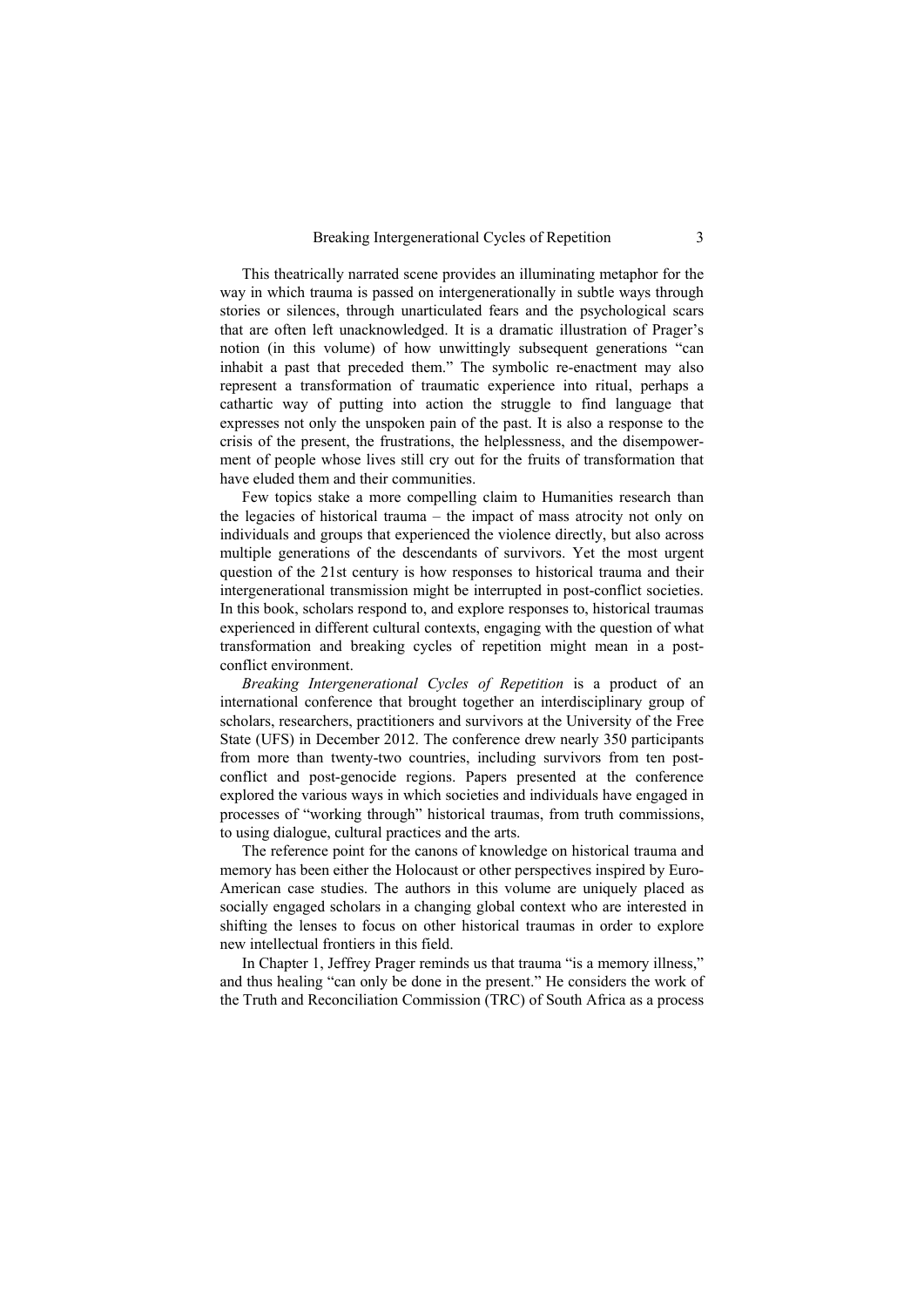that created a moment in which the traumatic past could be "clearly and sharply demarcated from a new future." Prager is careful not to suggest that the TRC has solved all the challenges of a post-apartheid South Africa. Apartheid's "generational ripples" mean that the task of disrupting the intergenerational transmission of trauma is a formidable one. For Prager, a break with the past means instating "a full-blown humanity for all humans." Elsewhere, he has argued that such a goal requires moving beyond memory in order to enable "a hopeful world of possibility for everyone" (Prager, 2008, p. 418).

There are echoes between Jeffery Prager's views in Chapter 1 about the TRC, and the idea of empathy that develops in encounters between victims and perpetrators in the context of what Shults and Sandage (2008) refer to as "a broader horizon of humanness" (p. 61). Victim-perpetrator encounters at public hearings of the TRC are the subject of Chapter 2 by Juliet Brough Rogers. Brough Rogers focuses her attention on perpetrators' expressions of remorse. One might expect discussion of remorse to follow a predictable line of argument: remorse as an expression of empathy that simultaneously presents the brokenness of the perpetrator and his recognition of the pain of the victim. Remorse, in other words, that is "other"-directed. Brough Rogers, however, wants to disrupt this "clean" view of remorse. Using a psychoanalytic lens, she examines the nature of the "full disclosure" of crimes committed by two of the most notorious torturers in the apartheid government's security forces, Jeffrey Benzien and Eric Taylor. An acknowledgement of enjoyment of the scene of violence, Brough Rogers argues, is an important aspect of giving "full disclosure," and may indicate a form of genuine remorse, albeit an "ugly remorse."

In Chapter 3, Jaco Barnard Naudé reminds us that remorseful apologies by perpetrators of apartheid atrocities and statements of acknowledgement and reconciliation by beneficiaries of apartheid are not enough to assuage the continuing pain of the *still* "dispossessed, the poor and the disenfranchised." He calls attention not so much to past historical trauma, or responses to this trauma and its repercussions in contemporary South Africa, but is concerned, rather, with the crisis of the present – the traumas of the everyday faced by millions of South Africans who, still without the reparations that they were promised, continue to live at the margins of society.

The past of the apartheid era was the most complex moment in the history of South Africa, characterised by spectacular forms of violence. It was a time when black people were relegated to second-class, or even third-class citizenship in their own country, their lives rendered invisible. Blackness was a marker of inferiority, and racial identity a framework that determined not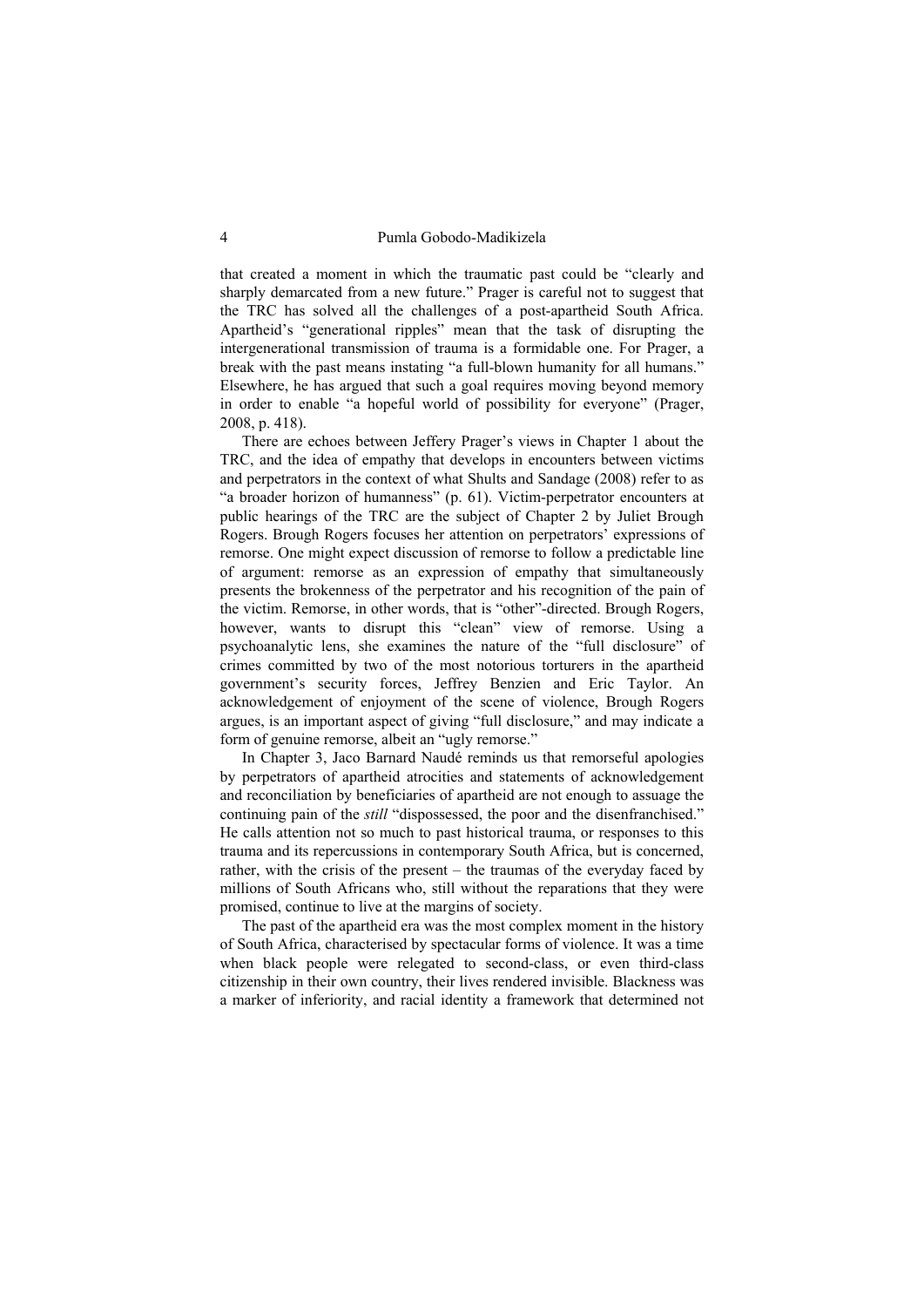the plurality of human life, but the otherness of the "foreigner" – the one who does not belong – "the discarded," in Jessica Benjamin's (2014) turn of phrase. Despite the change of guard from a white repressive government to a "people's government" of the African National Congress (ANC), for the majority of black people the dream of freedom has not yet been realised. The cruellest of all features of the current era of government leadership in South Africa is the continuing injustice of the failure of service delivery, the collapse of health institutions and the dire state of many schools. It is a paradox, Barnard Naudé observes in Chapter 3, that the ANC "as an agent of reparation, has as yet failed dismally to bring about large scale reparation through structural interventions in the economy." The broken promises of politicians, is a traumatic pain that cuts deep and explodes the sense of hope and optimism that ushered in an imagined South Africa of opportunity. Barnard Naudé says it is time to shed "the cloak of denialism" with which the

ANC government has covered up "post-apartheid disasters as if to render them invisible."

Yet when it comes to the question of who ultimately is responsible for reparations, for repairing the irreparable brokenness of the past, and "the 'now' of the irreparable," all South African are responsible. This sense of responsibility, Barnard Naudé argues, involves "a reparative approach to the irreparable" and "a process of becoming-human (again)." This involves "a conception of politics as creative potentiality … as reparative citizenship [which] is necessarily an inter-generational concept ... that requires us to imagine a future generation to which we will stand accountable not simply for the Apartheid past that lies behind us, but also for the post-apartheid as it becomes a past in the 'now' of the irreparable."

Becoming human, or recognition of the other as a human being, are forms of reparation. These terms often emerge in the context of dialogue between individuals and groups from different "sides" of historical trauma. In Chapter 4, Jessica Benjamin applies a psychoanalytic lens to explore the dialogue captured in the film *Beyond Violence* between a Palestinian man called Bassam, who was imprisoned for resisting the Occupation, and Itamar, a former soldier in the Israeli Army who grew up in a Zionist military home. Benjamin draws from the concepts she developed, including the ideas of recognition and of the "moral third" to explore the men's journey of dialogue that led to their establishing the movement "Combatants for Peace." Benjamin offers the psychoanalytic paradigm of recognition to "conceptualize what it means to transform one's view of a previously repudiated other and step into the space of dialogue – a space where both subjects are equally dignified and ethically obligated to respect the other." The power of the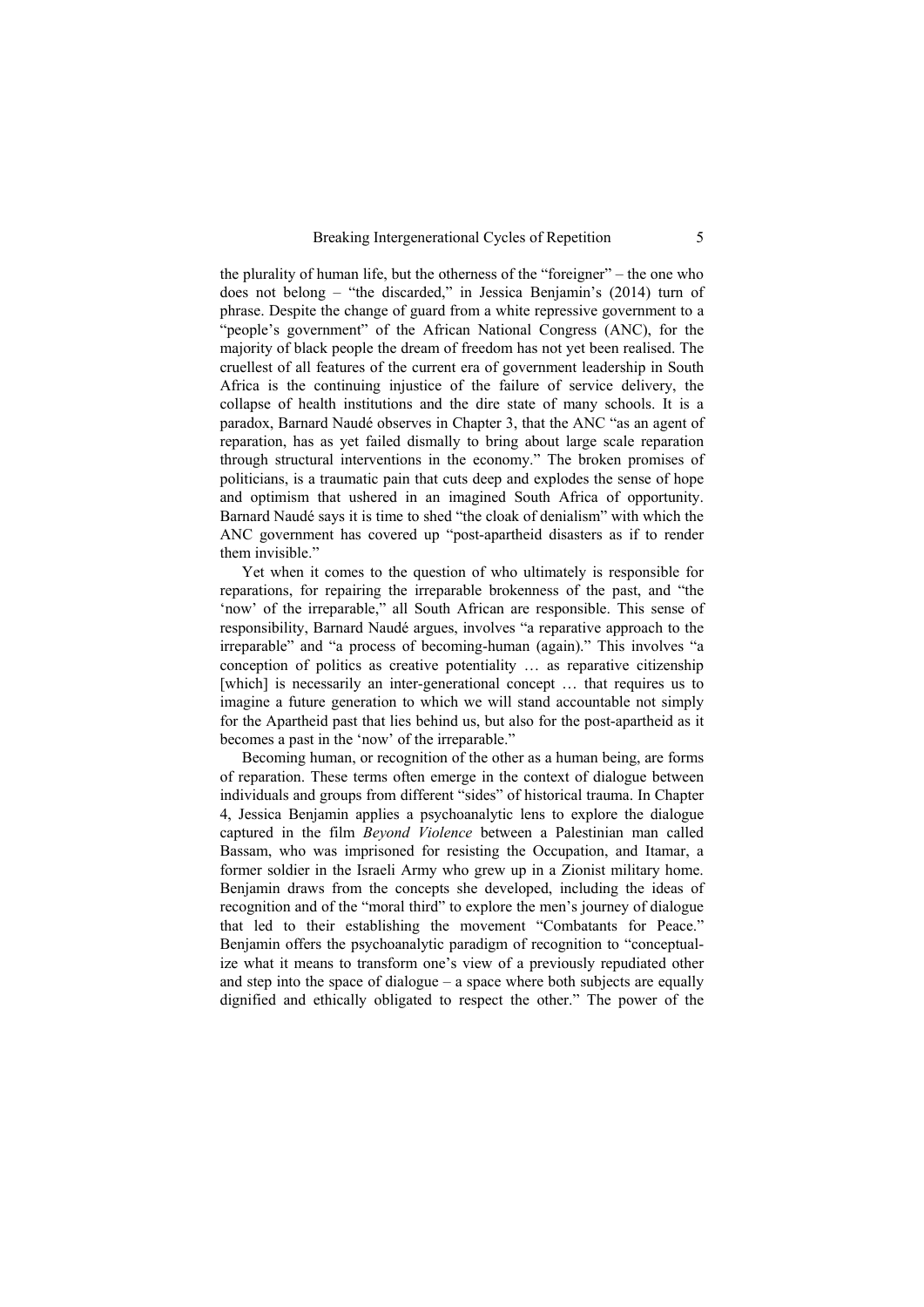transformation of their relationship "beyond violence" is illustrated by the story of the shooting death of Bassam's daughter by an Israeli soldier. Benjamin informs us that despite this incident, Bassam refuses to retaliate with vengeance and instead identifies "with the suffering of those who feel responsible for injury and want to repair it."

Björn Krondorfer continues on this theme of dialogue in Chapter 5. The chapter draws on his work as facilitator of intergroup dialogue in wideranging contexts including between Israelis and Palestinians, Israelis and Germans, and third-generation American Jews and non-Jewish Germans. He proposes the term "unsettling empathy" as an ethical "*posture*" of "shared responsiveness … that leads to transformation.

The discussion of dialogue as a response to historical trauma is also the subject of Chapter 6. Using a psychoanalytic framework, Pumla Gobodo-Madikizela explores the relationship between remorse and forgiveness based on examples of encounters between victims and perpetrators drawn from the TRC. She argues that remorse, as in forgiving or mourning, involves a reparatory process in which there is an integration of self and other on both internal and external levels. This opens up the possibility of connection between victim and perpetrator and the transformation of the relationship between them. Exploring the empathy-remorse-forgiveness cycle in the context of the TRC, Gobodo-Madikizela argues, "might broaden our understanding of the construction of meaning, and strengthen and enliven psychoanalytic debates about the conditions that facilitate positive change after violence."

Building connections and reconciliation between former enemies after historical trauma is also the subject of Chapter 7. Graham Dawson takes us to the Northern Ireland "Troubles" and strategies aimed at "historical reconciliation" in Belfast, the "post-conflict city" as he refers to it. Dawson goes to the heart of the issues at the forefront of contemporary debates about historical trauma, its aftermath, and its expression in memory and other symbolic forms of expression in places that became the sites of violence – "the cultural landscapes and memoryscapes that construct the meaning of places and their pasts." He engages with questions that are seldom explored in post-conflict contexts, shifting the lens from responses to historical trauma that focus on interpersonal dialogues, to addressing the central question of the complex interplay of the historical, political and traumatic dimensions of memory when former enemies live in the same city as neighbours, and how these memories are transmitted to the next generation.

In Chapter 8, André Wessels brings us back to South Africa and discusses a historical trauma that predated apartheid-era violence, namely the Anglo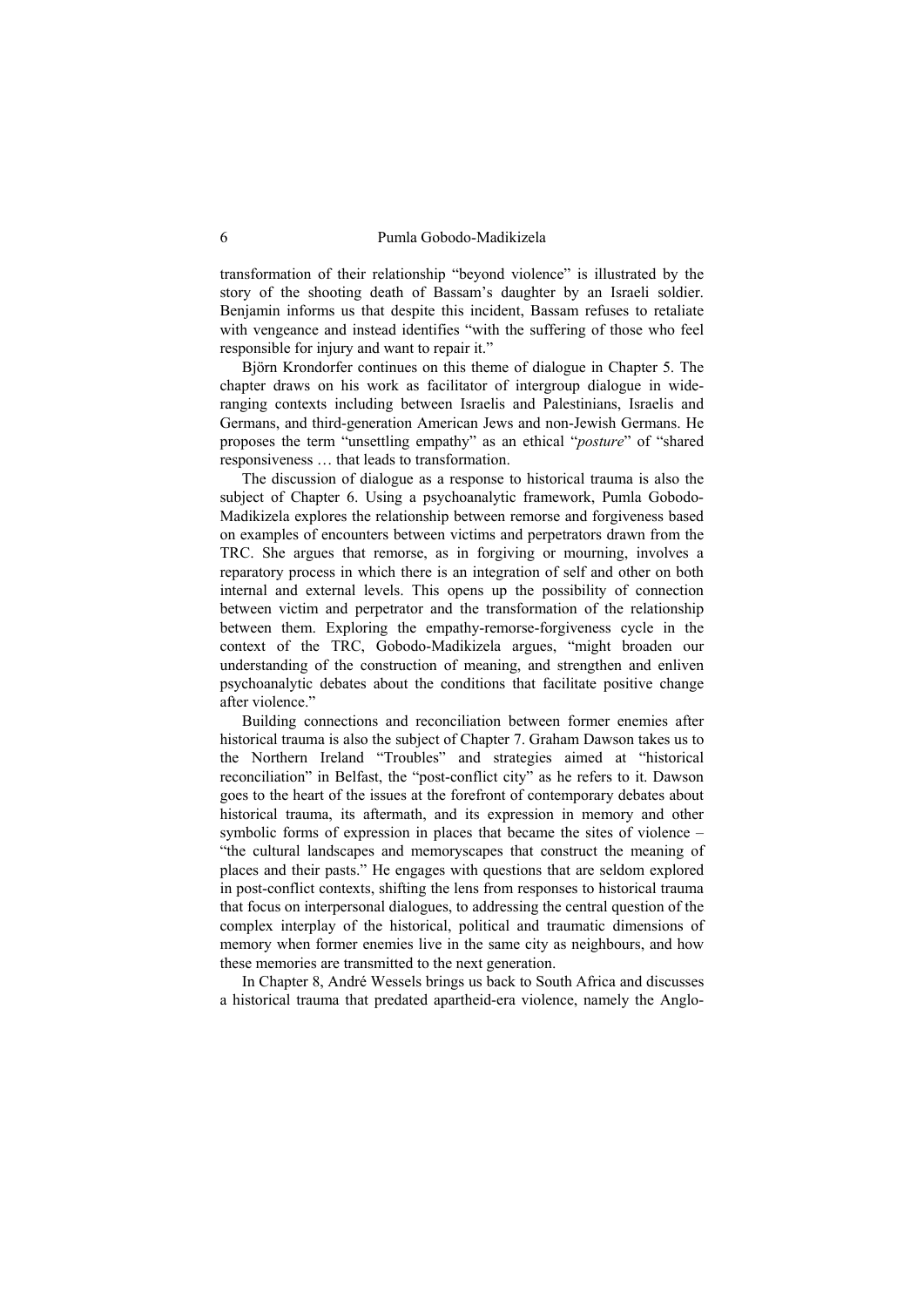Boer War, or the "South African War" as it is now referred to in recognition of the countless black people, women, men and children, who were also killed in that war; a war waged by the British Empire in colonial times, which, according to Wessels, is "the most extensive and destructive war that has been fought in southern Africa." Wessels' chapter examines the shadow that this war cast on the future, and explores its multigenerational repercussions, including the yearning for re-enactment of the past in violent ways, the yearning to "refight the battles of the past." Why is it, Wessels asks, that despite the important work of the South African TRC, "reconciliation is still a problem in South Africa? Why? Why all the bitterness, the hostility, the unresolved trauma?"

Chapter 9, by Angeliki Kanavo, Kosal Path and Kathleen Doll, is a study based in post-genocide Cambodia in Anlong Veng, a community known to be the last stronghold of the Khmer Rouge. The authors explore the transmission not only of trauma, but also of patterns of unquestioning obedience among former cadres of the Khmer Rouge, and how these patterns have been transmitted to the younger generation within this Khmer stronghold community. Their findings suggest that young people in Anlong Veng have not been critical of the past and of their parents' role in it, and that far from engaging in efforts to break the cycles of the repetition of the violent past, always strong in Anlong Veng, an environment in which cycles of destructiveness have thrived has been nurtured.

The novel as a response to historical trauma is the focus of the next three chapters in the book. Chapter 10, by Rosanne Kennedy, takes a critical look at the public apologies and the discourse of reconciliation in Australia. She calls for new avenues of inquiry, new genres that will allow shifts "from a discourse of reconciliation to one of crisis … and from a poetics of reparation to a poetics of survival." In Chapter 11, Sarah Cordova shows how two female novelists confront the silences around the traumatic period of the Duvalier years in Haiti. In Chapter 12, Ewald Mengel returns us to the South African context, and focuses on trauma novels written by Jewish authors after apartheid. Cordova and Mengel are interested in how the trauma novel is used by the authors symbolically to break the silence and to reclaim a sense of agency and wholeness.

Chapter 13 is by Beata Hammerich, Johannes Pfäfflin, Peter Pogany-Wnendt, Erda Siebert, and Bernd Sonntag, all members of the Psychotherapeutic Study Group for People Affected by the Holocaust (PAKH) who are descendants of Nazi perpetrators and children of Holocaust survivors. The chapter is a reflection on the authors' on-going dialogue about the impact of the Holocaust on their lives, how the themes of trauma, shame and guilt have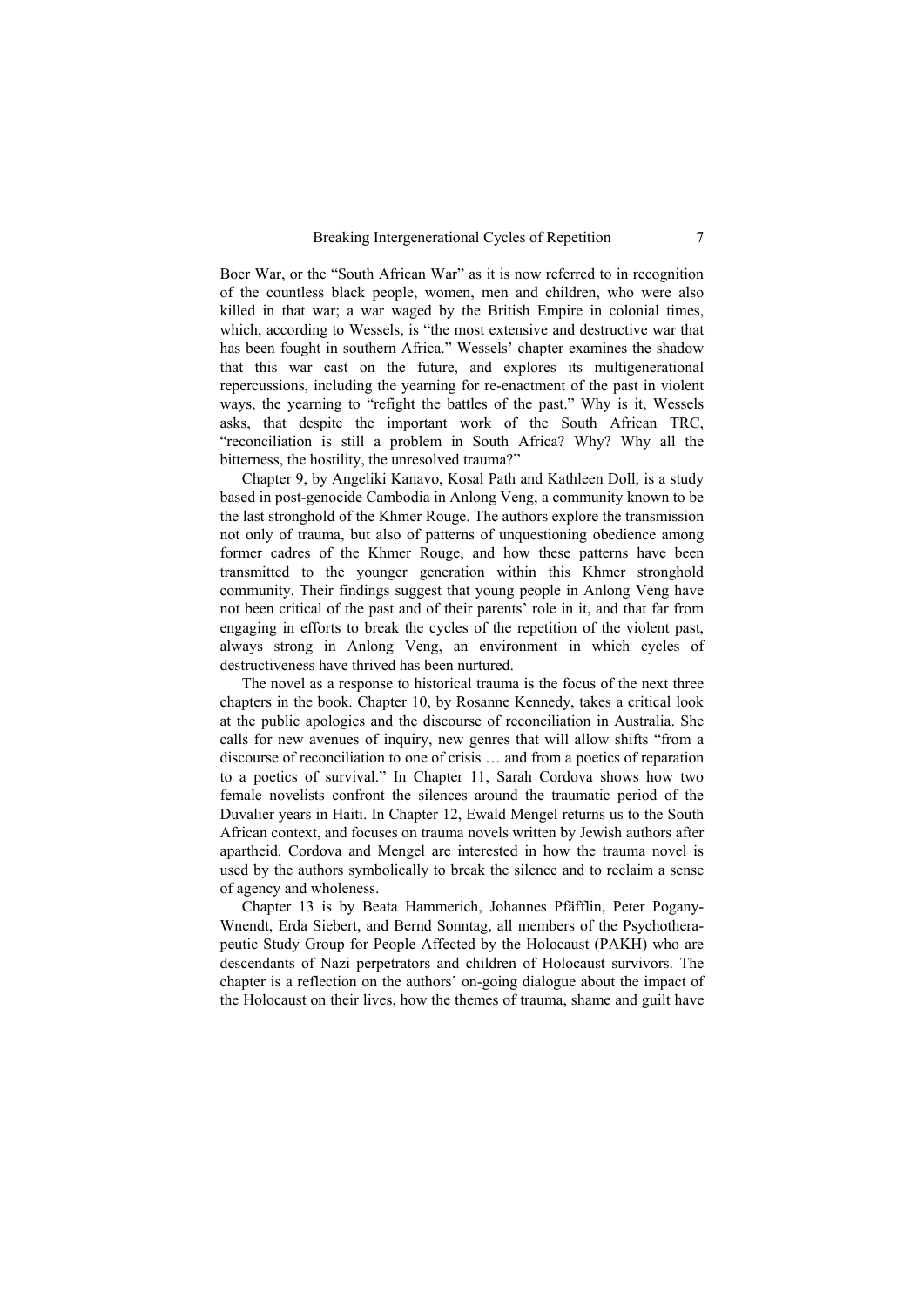played out in their lives, and the challenges they faced over the years during their dialogue process.

Chapter 14 is by Jeff Kelly Lowenstein, Dunreith Kelly Lowenstein and Edward Lowenstein. As a four-year-old in Essen, Germany in 1939, Edward Lowenstein was put on the Kindertransport to England to escape the imminent destruction of Jews in Nazi Germany. The chapter is about his journey of return to Essen for the first time in 2012 with two of his sons and his grandson, and how he and the community in the neighbourhood of his former home in Germany have found healing through confronting the Holocaust past and its transgenerational repercussions among both survivors' children and the descendants of perpetrators and bystanders. Both Chapter 13 and 14 are written with a rare honesty that will deepen readers' understanding of what it means for children of survivors and of perpetrators to experience the "memory" of the past, and of the complex journeys of dialogue and the imperative for the inheritors of the past to confront it in order to transcend it and break its cycles of repetition.

Marianne Hirsch (2001; 2012) refers to the emergence of traumatic memory at the level of the second generation as "post memory." She describes "postmemory" as the relationship that descendants of survivors of collective trauma have with their parents' traumatic experiences. "Postmemory" experiences are those that the younger generation "remember" from the images and stories with which they grew up, "but that are so powerful, so monumental, as to constitute memories in their own right" (Hirsch, 2001, p. 16). The importance of Hirsch's analysis, based as it is in the context of exploration of transgenerational trauma within families, is that it opens up the possibility of broadening research in this field beyond individual experience, and provides theoretical insights on what is at play when children "inherit" their parents' traumatic memories. What is still rare in the literature on transgenerational trauma and the Holocaust is research on societal strategies of "social repair" (Prager, 2011) or on dialogue processes as a way of interrupting the transmission of intergenerational cycles of trauma, shame and guilt associated with "memory" of the Holocaust. Chapters 13 and 14 are illustrative examples of what happens when individuals and groups confront this unspeakable past and forge links with people from opposite sides of history in order to transcend its debilitating repercussions.

The chapters in this book represent perspectives from a wide range of disciplinary fields. Historical traumas are discussed that were experienced in different cultural contexts. Thus, we have moved away from what Michael Rothberg (2008) refers to as the "homogenization" of historical trauma (p.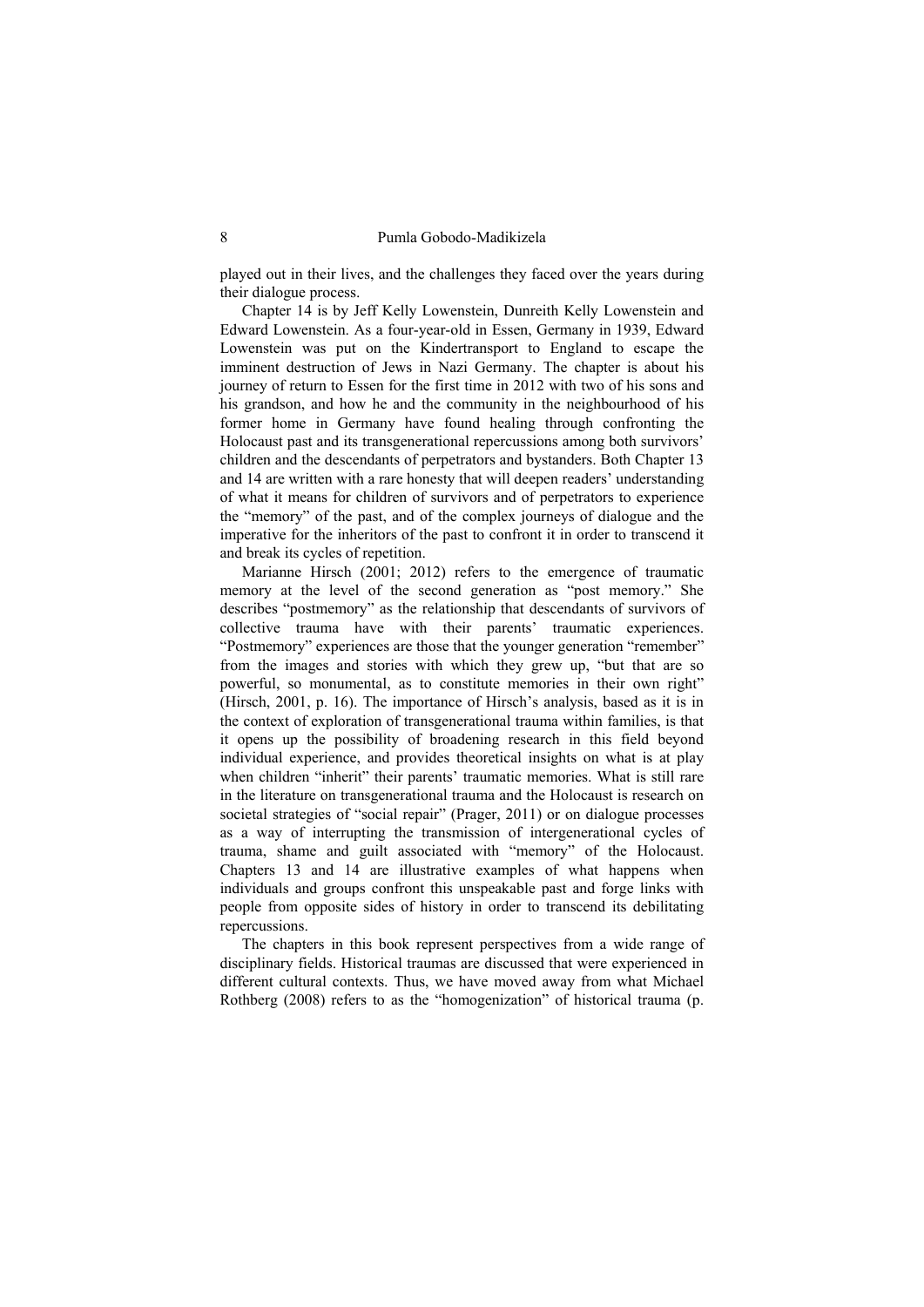230), and from marginalising traumatic events that have occurred in other part of the globe (Stef Craps & Bret Buelens, 2008). The diversity of voices we have maintained in the book – interdisciplinary voices and transnational voices – finds expression in Chapters 15 and 16. The authors' contributions reflect a consciousness about the importance of using methodologies of healing responses to historical trauma, which are drawn from cultural contexts relevant to the groups in question. In Chapter 15, Wendy Lambourne and David Niyonzima show how integrating cultural practices of healing and reconciliation dialogue in Burundi with Euro-American approaches can facilitate meaningful transformation. In Chapter 16, Shanee Stepakoff discusses a counselling programme developed for different postconflict regions and refugee centres by combining indigenous approaches with traditional psychological counselling methods.

The last chapter in the book, Chapter 17, by Polly Walker, discusses the use of performance arts in peacebuilding strategies after mass trauma and violence. The link between the arts and trauma was recognised in ancient Greece, where theatre was used as a way of reintegrating returning traumatised soldiers back into society. Jonathan Shay (1995), in his book *Achilles in Vietnam: Combat Trauma and the Undoing of Character*, discusses this sophisticated use of the arts in ancient Greece, and how the arts were brought into dialogue with trauma to help traumatised soldiers to reclaim their sense of humanity and to reconnect in a social world. Connecting with humanity – the humanity of the audience and the humanity of the other – is where the power of the performance arts lies. Used in the context of dealing with historical trauma and responses to it, performance theatre becomes a communicative tool that inspires public conversations not only about trauma and its repercussions in individuals and society, but also about its role as a tool that can be used to draw attention to the manifestation of destructive cycles of repetition of historical trauma in social context. Thus, performance as public narrative can become a "visual conscience of society" (Dorfman, 2006). As Polly Walker observes in her chapter, performance "engages more than verbal, rational analysis: it engages people's bodies, emotions, and sense of spirituality" and opens up the possibility for conversations about the past on multiple levels, including with self and with others.

Consider, for example, South African composer Philip Miller's musical composition, *Rewind: A Cantata for Voice, Tape and Testimony*. *Rewind* is based on recordings of testimonies of victims and survivors who appeared before the Truth and Reconciliation Commission. In Miller's musical, we encounter the interweaving of stories of victims, perpetrators and bystanders,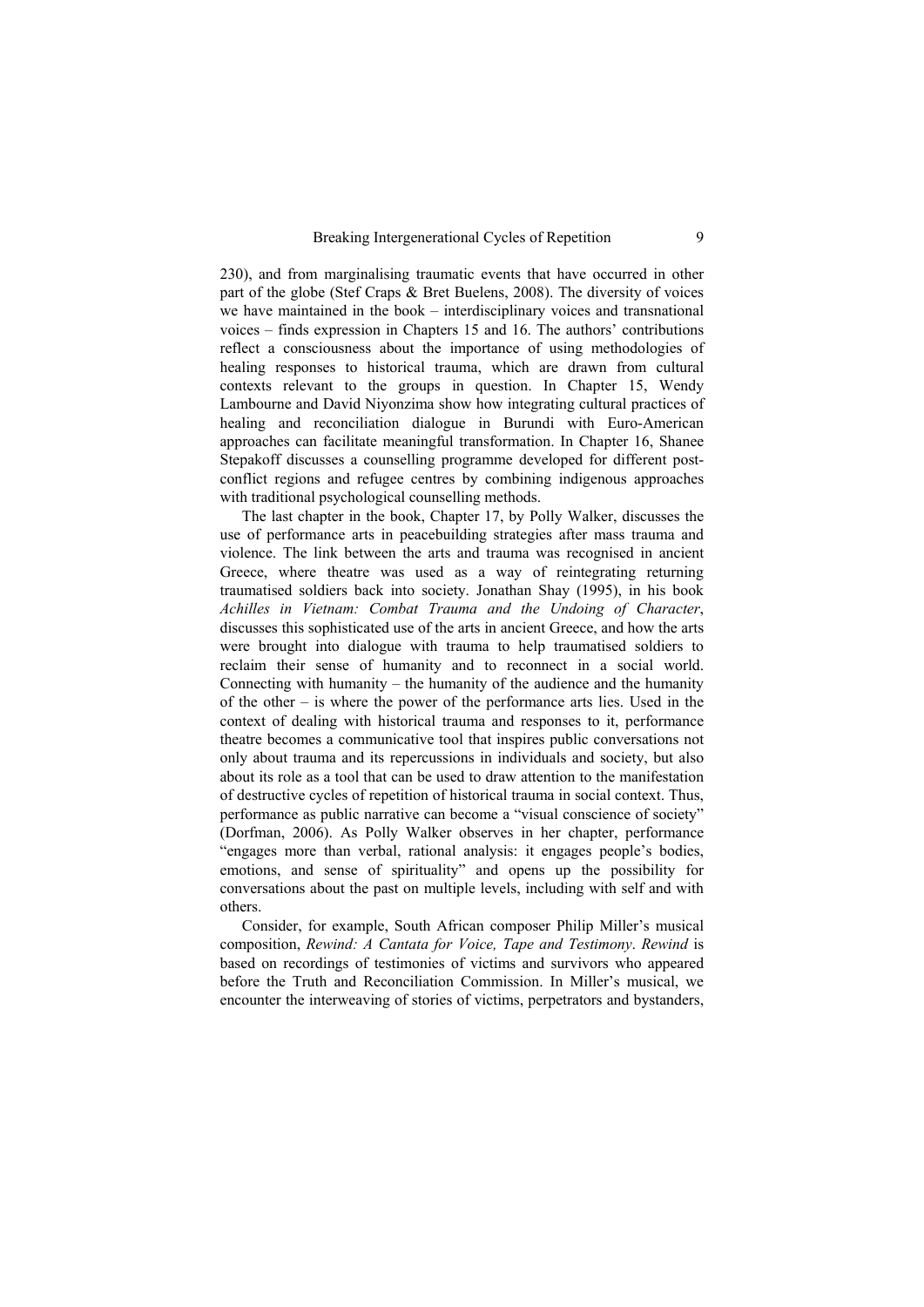narrating the different roles they played. One of the stories in Miller's performance is based on the testimony of Nomonde Calata, whose husband was murdered by Eric Taylor, one of the security police who is the subject of Juliet Brough Rogers' discussion in Chapter 2. At the TRC hearing, Nomonde's voice, replayed in Millers' musical production, carried the original intensity of her emotions when she found out about the vicious murder of her husband. At one point during her testimony, she let out a piercing cry that shattered the stillness of the theatre where the hearing was held.

Miller resurrects this wailing voice from the archives of TRC. A soloist then takes up Nomonde's cry and re-presents it through her magnificent and electrifying soprano voice. Several other voices in the choir, with different levels of intensity, male and female voices, sing this wailing cry. The effect is a seamless repetition of this voice-cry that reverberates like a re-enactment of a wound that refuses to be silenced. Miller seems to be telling the audience: This is not yet past. Indeed, at the end of Miller's show at one of the main theatres in Cape Town, the Baxter, a still and dead silence hangs in the hall after the curtain call. The audience, clearly moved by Miller's unsettling stories, leaves the hall in reflective mood.

 And here is the power of the creative arts: people did not leave after the performance of *Rewind*. Instead, they gathered around one another – around friends and strangers alike – weeping, talking, being silent and sharing the most tragic, shameful or confusing aspects of this collective past. Through these brief dialogue encounters, members of post-conflict communities can take some first steps into the light of hopefulness – hope, not as an abstract concept, but as a moment imbued with the possibility of deepening reflection that may lead to the kind of acknowledgement that gestures towards action, that inspires a wisps of a fresh breeze that awakens a sense of responsibility for the "'now' of the irreparable." Performance theatre can transform public spaces into sites for ethical engagement, sites for forging human links across time and space with the Other – even an Other responsible for the irreparable.

#### References

- Benjamin, J. (2014). The Discarded and the Dignified. Part 1and 2. Retrieved from [http://www.publicseminar.org/2014/12/the-discarded-and-the-dignified-parts-1-and-](http://www.publicseminar.org/2014/12/the-discarded-and-the-dignified-parts-1-and-2/#.VlYWMHYrLIU)[2/#.VlYWMHYrLIU](http://www.publicseminar.org/2014/12/the-discarded-and-the-dignified-parts-1-and-2/#.VlYWMHYrLIU)
- Craps, S. & Buelens, G. (2008). Introduction: Post-colonial novels. *Studies in the Novel, 40,* 1-12.